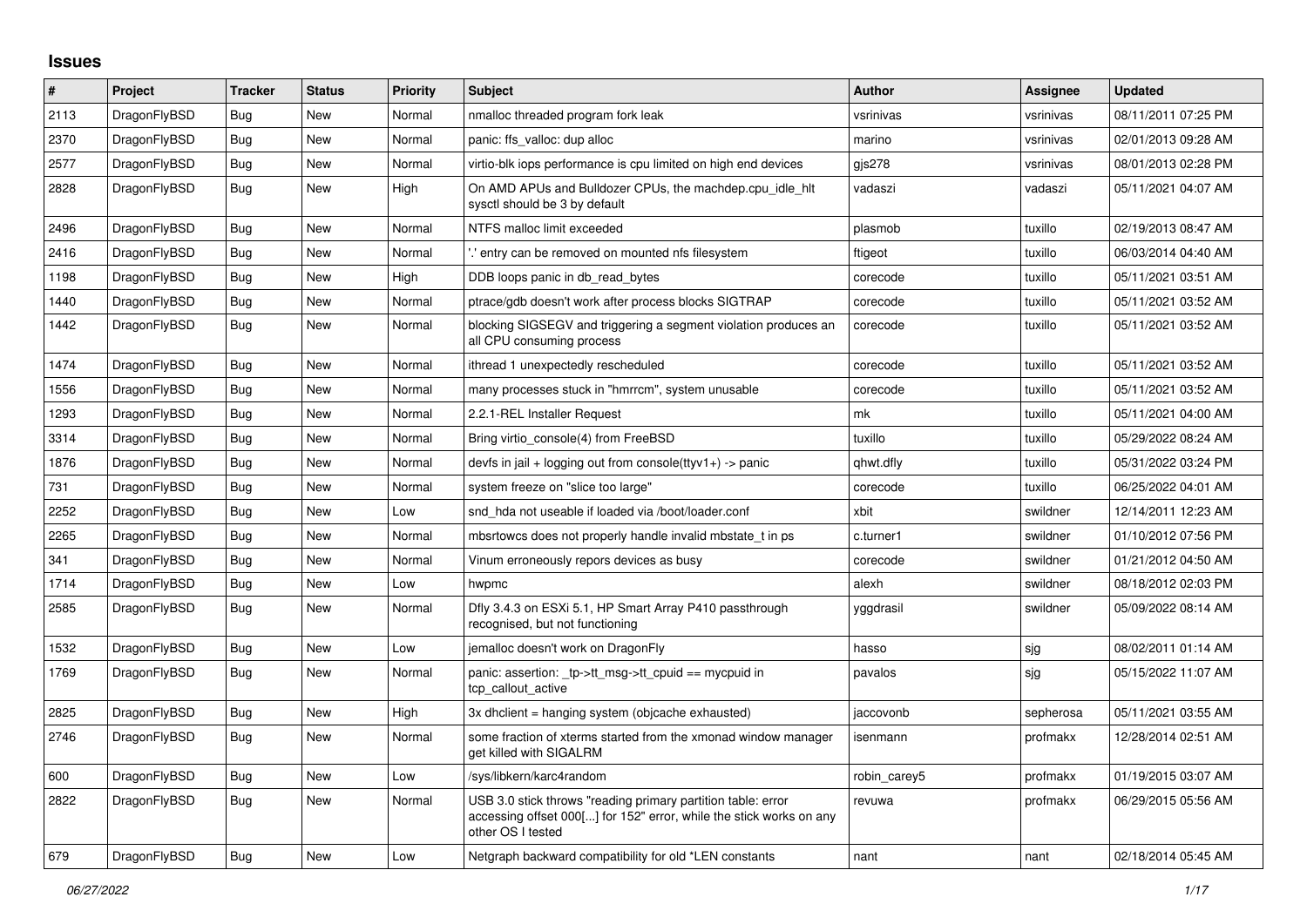| $\vert$ # | Project      | <b>Tracker</b> | <b>Status</b> | <b>Priority</b> | <b>Subject</b>                                                                                                                                                                                    | Author             | <b>Assignee</b> | <b>Updated</b>      |
|-----------|--------------|----------------|---------------|-----------------|---------------------------------------------------------------------------------------------------------------------------------------------------------------------------------------------------|--------------------|-----------------|---------------------|
| 1969      | DragonFlyBSD | Bug            | New           | Normal          | pf-related network problem                                                                                                                                                                        | pavalos            | lentferj        | 02/01/2011 06:57 PM |
| 1946      | DragonFlyBSD | Bug            | <b>New</b>    | Normal          | ieee80211 panic                                                                                                                                                                                   | pavalos            | josepht         | 01/27/2011 06:00 PM |
| 1964      | DragonFlyBSD | <b>Bug</b>     | <b>New</b>    | Normal          | iwn (panic assertion : wlan assert serialized)                                                                                                                                                    | sjmm.ptr           | josepht         | 02/01/2011 12:57 PM |
| 2870      | DragonFlyBSD | Bug            | New           | High            | Broken text and icons when glamor acceleration is used                                                                                                                                            | 375gnu             | ftigeot         | 01/31/2016 12:13 AM |
| 2092      | DragonFlyBSD | Bug            | <b>New</b>    | Normal          | Panic: Bad link elm 0x next->prev != elm                                                                                                                                                          | masterblaster      | dillon          | 12/04/2011 12:49 PM |
| 3154      | DragonFlyBSD | Submit         | New           | Normal          | Update serial handling in bootloader                                                                                                                                                              | ddegroot           | dillon          | 11/06/2018 11:21 PM |
| 1430      | DragonFlyBSD | Bug            | New           | Normal          | Buggy w(1)?                                                                                                                                                                                       | hasso              | alexh           | 11/24/2010 08:09 AM |
| 1538      | DragonFlyBSD | Bug            | <b>New</b>    | Low             | mountroot should probe file systems                                                                                                                                                               | corecode           | alexh           | 11/24/2010 06:35 PM |
| 1861      | DragonFlyBSD | Bug            | New           | Normal          | panic via kprintf (lockmgr called in a hard section)                                                                                                                                              | vsrinivas          |                 | 10/11/2010 12:56 AM |
| 1786      | DragonFlyBSD | Bug            | <b>New</b>    | Normal          | Calling NULL function pointer initiates panic loop                                                                                                                                                | sjg                |                 | 10/11/2010 05:28 PM |
| 1882      | DragonFlyBSD | Bug            | New           | Low             | Idea for handling new USB vendor/device codes                                                                                                                                                     | bmk                |                 | 10/20/2010 12:15 PM |
| 1907      | DragonFlyBSD | Bug            | <b>New</b>    | Normal          | Hammer crash in hammer flusher flush()                                                                                                                                                            | swildner           |                 | 11/11/2010 05:07 AM |
| 1913      | DragonFlyBSD | Bug            | New           | Normal          | panic: assertion: ip->flush_state != HAMMER_FST_FLUSH in<br>hammer_flush_inode_core                                                                                                               | swildner           |                 | 11/20/2010 05:27 PM |
| 1916      | DragonFlyBSD | Bug            | <b>New</b>    | Normal          | Constant crashes on x86_64 with UFS                                                                                                                                                               | lentferj           |                 | 11/21/2010 07:40 PM |
| 1920      | DragonFlyBSD | Bug            | New           | High            | system hangs                                                                                                                                                                                      | zhtw               |                 | 11/22/2010 08:59 AM |
| 1917      | DragonFlyBSD | Bug            | New           | Normal          | panic: assertion: (RB_EMPTY(&ip->rec_tree) && (ip->flags &<br>HAMMER_INODE_XDIRTY) == 0)    (!RB_EMPTY(&ip->rec_tree)<br>&& (ip->flags & HAMMER_INODE_XDIRTY) != 0) in<br>hammer_flush_inode_done | qhwt.dfly          |                 | 11/24/2010 03:23 AM |
| 1923      | DragonFlyBSD | Bug            | <b>New</b>    | Normal          | Abysmal NFS performance with IPv6                                                                                                                                                                 | ftigeot            |                 | 12/05/2010 09:34 PM |
| 1463      | DragonFlyBSD | Bug            | New           | Normal          | Mountroot before drives are initialized                                                                                                                                                           | elekktretterr      |                 | 12/07/2010 01:30 PM |
| 1935      | DragonFlyBSD | <b>Bug</b>     | New           | Normal          | mouse does not work after switching between x and console                                                                                                                                         | shamaz             |                 | 12/13/2010 10:06 AM |
| 1939      | DragonFlyBSD | <b>Bug</b>     | New           | Normal          | Panic on nightly build and stress test box                                                                                                                                                        | lentferj           |                 | 12/18/2010 08:41 AM |
| 599       | DragonFlyBSD | <b>Bug</b>     | <b>New</b>    | Urgent          | 1.9.0 reproducable panic                                                                                                                                                                          | pavalos            |                 | 12/22/2010 01:08 AM |
| 1941      | DragonFlyBSD | Bug            | <b>New</b>    | Normal          | wlan config crash                                                                                                                                                                                 | abandon.every.hope |                 | 12/24/2010 07:54 PM |
| 1943      | DragonFlyBSD | <b>Bug</b>     | New           | Normal          | hammer assertion panic                                                                                                                                                                            | peter              |                 | 12/27/2010 12:45 AM |
| 1944      | DragonFlyBSD | Bug            | <b>New</b>    | Normal          | panic: backing_object 0xdea7b258 was somehow re-referenced<br>during collapse!                                                                                                                    | sepherosa          |                 | 12/27/2010 02:06 AM |
| 1951      | DragonFlyBSD | <b>Bug</b>     | <b>New</b>    | Normal          | dma_timeouts at phyaddr on a good hdd                                                                                                                                                             | peur.neu           |                 | 01/04/2011 07:12 AM |
| 1959      | DragonFlyBSD | <b>Bug</b>     | <b>New</b>    | Normal          | DFBSD v2.9.1.422.gc98f2 - Panic during boot - IPv6 and PF                                                                                                                                         | tuxillo            |                 | 01/13/2011 03:37 AM |
| 1884      | DragonFlyBSD | <b>Bug</b>     | New           | Normal          | System completely freezes while listening music (devbuf: malloc<br>limit exceeded)                                                                                                                | shamaz             |                 | 01/24/2011 05:00 PM |
| 1961      | DragonFlyBSD | <b>Bug</b>     | New           | Normal          | Can't create dump from DDB                                                                                                                                                                        | shamaz             |                 | 01/29/2011 09:02 PM |
| 1949      | DragonFlyBSD | <b>Bug</b>     | New           | Normal          | iwn panic                                                                                                                                                                                         | pavalos            |                 | 01/30/2011 03:21 AM |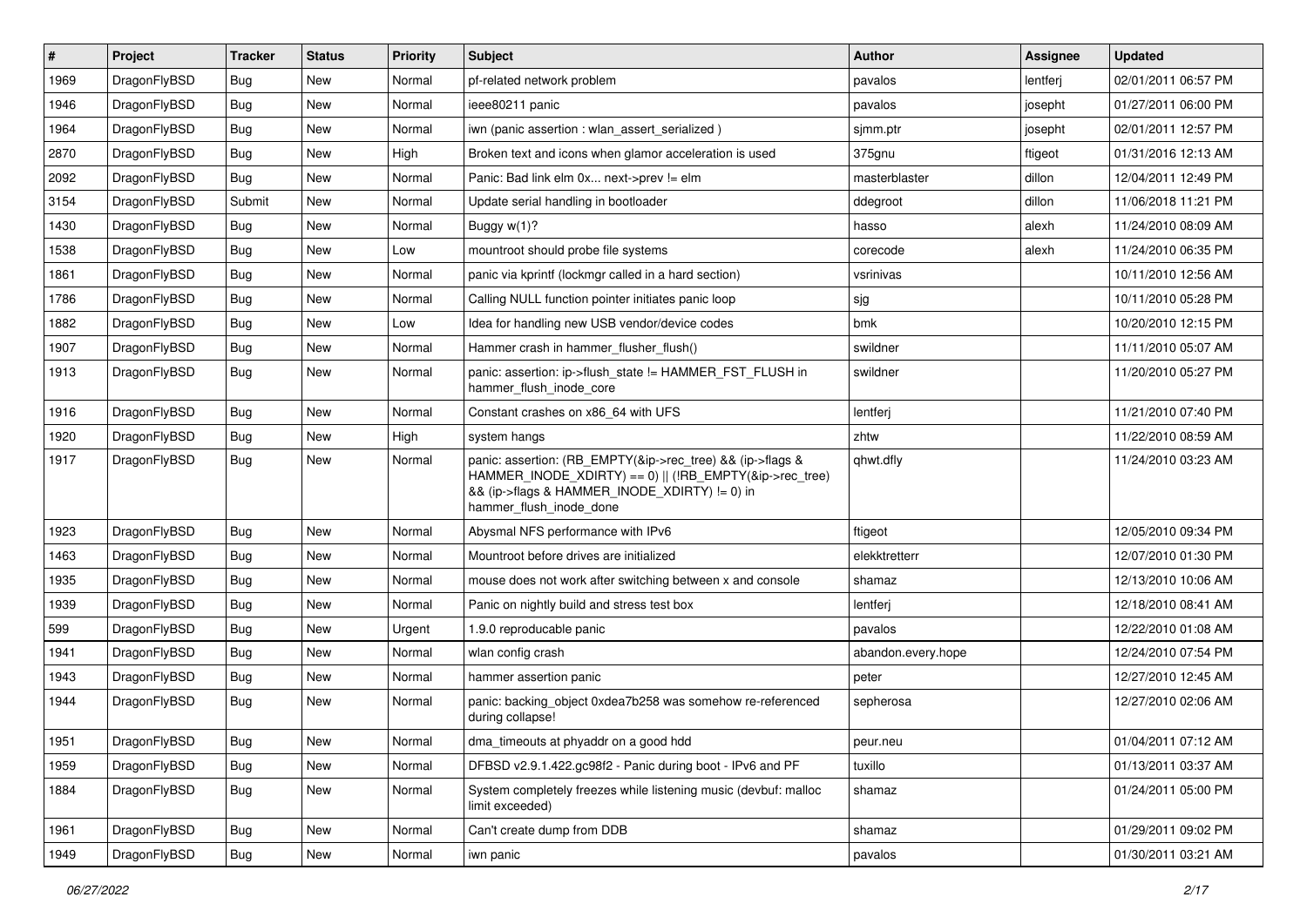| $\sharp$ | Project      | <b>Tracker</b> | <b>Status</b> | <b>Priority</b> | <b>Subject</b>                                                                                | Author            | <b>Assignee</b> | <b>Updated</b>      |
|----------|--------------|----------------|---------------|-----------------|-----------------------------------------------------------------------------------------------|-------------------|-----------------|---------------------|
| 1873     | DragonFlyBSD | <b>Bug</b>     | <b>New</b>    | Normal          | Panic upon usb mouse detach and reattaching                                                   | rumcic            |                 | 02/01/2011 09:53 AM |
| 1990     | DragonFlyBSD | Bug            | <b>New</b>    | Normal          | /mnt too large to mount                                                                       | peur.neu          |                 | 02/16/2011 11:24 PM |
| 2020     | DragonFlyBSD | <b>Bug</b>     | New           | Low             | Port brcm80211 driver from Linux to DragonFly BSD                                             | studer            |                 | 03/05/2011 10:54 PM |
| 2008     | DragonFlyBSD | <b>Bug</b>     | New           | Normal          | lwkt_setcpu_remote: td->td_flags 00800621 console flood                                       | pavalos           |                 | 03/06/2011 09:37 PM |
| 2004     | DragonFlyBSD | <b>Bug</b>     | New           | Normal          | LWKT_WAIT_IPIQ panic                                                                          | steve             |                 | 03/08/2011 05:46 PM |
| 1984     | DragonFlyBSD | <b>Bug</b>     | <b>New</b>    | Normal          | hammer mount fails after crash - HAMMER: FIFO record bad head<br>signature                    | thomas.nikolajsen |                 | 03/08/2011 06:57 PM |
| 2048     | DragonFlyBSD | <b>Bug</b>     | <b>New</b>    | Normal          | panic: ffs_sync: rofs mod                                                                     | pavalos           |                 | 04/12/2011 05:45 AM |
| 2051     | DragonFlyBSD | <b>Bug</b>     | New           | Normal          | No ipv6 lan route entry created on 2.10                                                       | ftigeot           |                 | 04/21/2011 10:37 AM |
| 2055     | DragonFlyBSD | Bug            | <b>New</b>    | Normal          | $ssh + IPV6 + bridge \Rightarrow connection freezes$                                          | steve             |                 | 04/24/2011 07:13 PM |
| 2052     | DragonFlyBSD | <b>Bug</b>     | New           | Normal          | Kernel panic: CPU APIC ID out of range                                                        | Anonymous         |                 | 05/02/2011 11:06 AM |
| 1874     | DragonFlyBSD | <b>Bug</b>     | New           | Normal          | mpd listening on all IPs, accepting only on one                                               | rumcic            |                 | 05/08/2011 01:01 PM |
| 2075     | DragonFlyBSD | <b>Bug</b>     | <b>New</b>    | Normal          | pflogd on x86 64                                                                              | fanch             |                 | 05/16/2011 04:04 PM |
| 2072     | DragonFlyBSD | <b>Bug</b>     | New           | Normal          | Fatal trap 12: stopped at lwkt_send_ipiq3                                                     | rumcic            |                 | 05/17/2011 04:12 AM |
| 2077     | DragonFlyBSD | Bug            | New           | Normal          | USB devices conflicting                                                                       | srussell          |                 | 05/17/2011 05:12 PM |
| 2078     | DragonFlyBSD | <b>Bug</b>     | New           | Normal          | DFBSD i386 v2.11.0.201.g3ed2f - Panic during installworld into a<br>vn0 device                | tuxillo           |                 | 05/19/2011 07:50 PM |
| 2082     | DragonFlyBSD | Bug            | <b>New</b>    | Normal          | dfbsd 2.10.1 amd64 - mc port build error with 'bmake bin-install'                             | sun-doctor        |                 | 05/25/2011 07:18 PM |
| 2080     | DragonFlyBSD | <b>Bug</b>     | <b>New</b>    | Normal          | panic: lockmgr thrd sleep: called from interrupt, ipi, or hard code<br>section                | rumcic            |                 | 05/30/2011 05:06 PM |
| 2085     | DragonFlyBSD | Bug            | <b>New</b>    | Normal          | panic: assertion: (m->flags & PG_MAPPED) == 0 in<br>vm_page_free_toq                          | vsrinivas         |                 | 06/10/2011 07:48 AM |
| 2071     | DragonFlyBSD | Bug            | New           | High            | Panic on assertion: $(int)(flag->seq - seq) > 0$ in hammer flusher flush<br>after inode error | vsrinivas         |                 | 06/12/2011 07:59 AM |
| 2094     | DragonFlyBSD | Bug            | New           | Normal          | Segfault when gdb printing backtrace from core dump                                           | greenrd           |                 | 06/25/2011 04:14 PM |
| 2095     | DragonFlyBSD | Bug            | <b>New</b>    | Low             | Running installer post-install: Unsupported DFUI transport "                                  | greenrd           |                 | 06/26/2011 09:20 AM |
| 1867     | DragonFlyBSD | <b>Bug</b>     | New           | Normal          | it(4) motherboard and fan problems                                                            | tuxillo           |                 | 07/08/2011 10:48 AM |
| 2099     | DragonFlyBSD | <b>Bug</b>     | <b>New</b>    | Normal          | page fault panic in vm system                                                                 | pavalos           |                 | 07/10/2011 08:51 AM |
| 2104     | DragonFlyBSD | <b>Bug</b>     | New           | Normal          | network configuration seg. fault on install CD                                                | navratil          |                 | 07/26/2011 07:55 AM |
| 2107     | DragonFlyBSD | <b>Bug</b>     | New           | Normal          | 2.10.1 sata dvd drive issue                                                                   | ausppc            |                 | 07/31/2011 08:41 PM |
| 2117     | DragonFlyBSD | <b>Bug</b>     | New           | High            | ACPI and/or bce(4) problem with 2.11.0.673.g0d557 on HP DL380<br>G6                           | pauska            |                 | 08/22/2011 10:15 AM |
| 2115     | DragonFlyBSD | <b>Bug</b>     | New           | Normal          | [msk] system freeze after receive some paquet                                                 | bsdsx             |                 | 08/22/2011 10:22 AM |
| 2123     | DragonFlyBSD | <b>Bug</b>     | <b>New</b>    | Normal          | hammer is losing files                                                                        | schmir            |                 | 08/30/2011 07:56 PM |
| 2125     | DragonFlyBSD | <b>Bug</b>     | New           | Normal          | Weird garbage in dmesg                                                                        | herrgard          |                 | 08/30/2011 08:04 PM |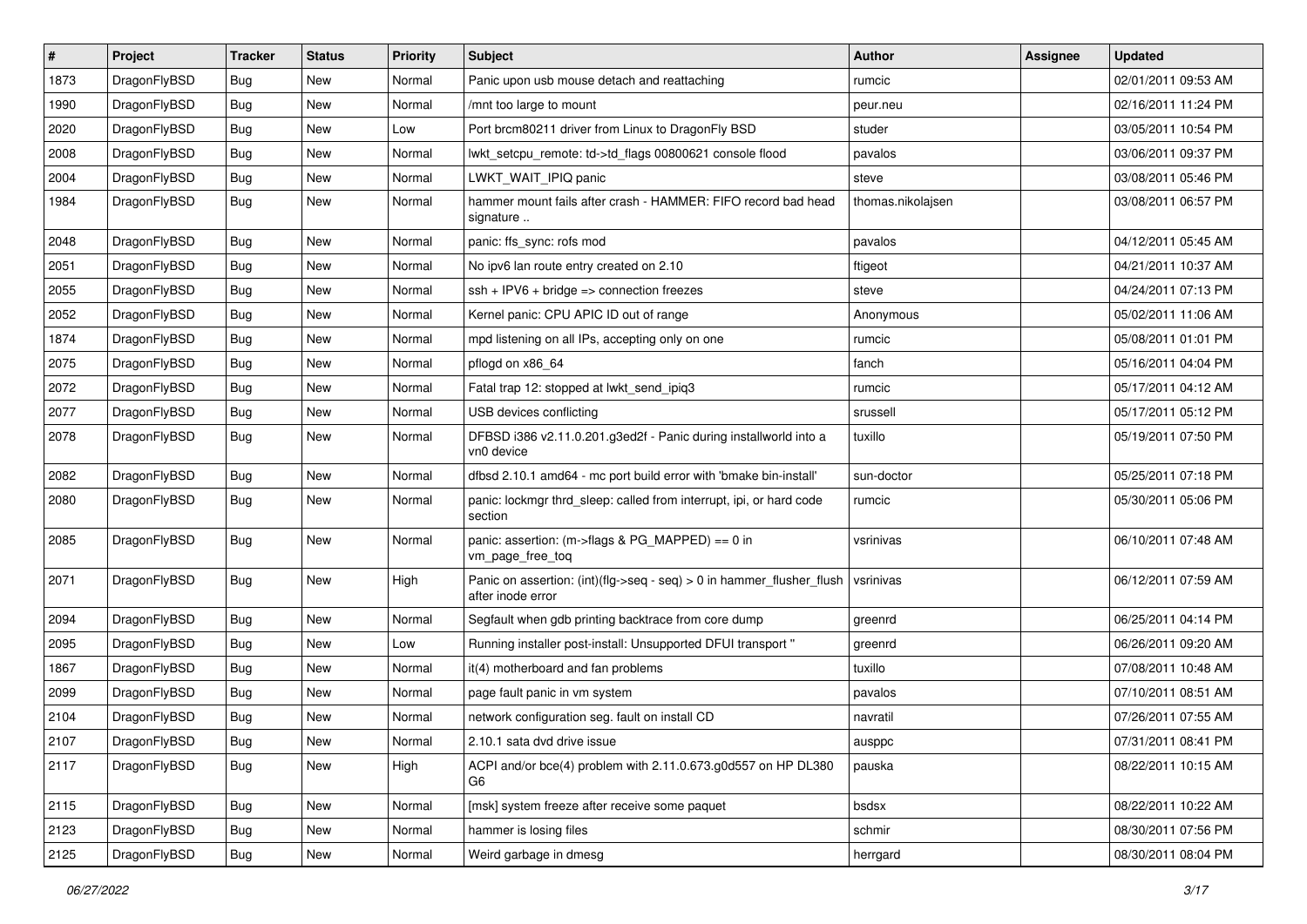| $\vert$ # | Project      | <b>Tracker</b> | <b>Status</b> | <b>Priority</b> | Subject                                                                                                    | Author       | Assignee | <b>Updated</b>      |
|-----------|--------------|----------------|---------------|-----------------|------------------------------------------------------------------------------------------------------------|--------------|----------|---------------------|
| 2124      | DragonFlyBSD | Bug            | New           | Normal          | getty repeating too quickly on port /dev/ttyv0                                                             | sgeorge.ml   |          | 09/01/2011 04:28 AM |
| 2129      | DragonFlyBSD | Bug            | <b>New</b>    | Normal          | DFBSD v2.11.0.661.gf9438 i386 - panic: lockmgr thrd_sleep                                                  | tuxillo      |          | 09/05/2011 09:49 AM |
| 2138      | DragonFlyBSD | <b>Bug</b>     | New           | Normal          | > 100% CPU usage                                                                                           | robin.carey1 |          | 09/26/2011 12:20 PM |
| 2140      | DragonFlyBSD | <b>Bug</b>     | New           | High            | hammer_io_delallocate panic with 'duplicate entry' message                                                 | ttw          |          | 10/07/2011 12:22 PM |
| 2153      | DragonFlyBSD | <b>Bug</b>     | <b>New</b>    | Normal          | Too many unuseful warnings at boot                                                                         | juanfra684   |          | 10/18/2011 10:16 PM |
| 2154      | DragonFlyBSD | <b>Bug</b>     | New           | Normal          | vkernel copyout() doesn't return EFAULT on error                                                           | vsrinivas    |          | 10/20/2011 03:53 AM |
| 2158      | DragonFlyBSD | Bug            | New           | Normal          | iwn panics with assertion on boot.                                                                         | eocallaghan  |          | 10/24/2011 04:13 PM |
| 2164      | DragonFlyBSD | Bug            | New           | Normal          | panic on reboot from usb.                                                                                  | eocallaghan  |          | 10/27/2011 09:29 AM |
| 2161      | DragonFlyBSD | Bug            | <b>New</b>    | Normal          | Outdated xorg.conf file gets installed into etc and screws up mouse                                        | eocallaghan  |          | 10/27/2011 01:51 PM |
| 2166      | DragonFlyBSD | Bug            | <b>New</b>    | Normal          | DFBSD v2.13.0.109.g05b9d - Strange lockups                                                                 | tuxillo      |          | 10/29/2011 11:20 AM |
| 2045      | DragonFlyBSD | Bug            | New           | Normal          | ral(4): Fatal trap 12: page fault while in kernel mode (two panics)                                        | herrgard     |          | 11/03/2011 05:34 PM |
| 2171      | DragonFlyBSD | Bug            | New           | Normal          | DFBSD v2.13.0.151.gdc8442 - panic: assertion "(*ptep &<br>$(PG_MANAGED PG_V)) == PG_V"$                    | tuxillo      |          | 11/04/2011 05:06 PM |
| 2098      | DragonFlyBSD | Submit         | <b>New</b>    | Normal          | [PATCH] correct ath man page example<br>(/usr/src/share/man/man4/ath.4)                                    | nobody       |          | 11/15/2011 12:27 AM |
| 2199      | DragonFlyBSD | <b>Bug</b>     | <b>New</b>    | Normal          | screen segfaults if utmpx isn't present                                                                    | pavalos      |          | 11/15/2011 10:52 PM |
| 2210      | DragonFlyBSD | Bug            | <b>New</b>    | Normal          | Bugtracker cannot assign default project for new users                                                     | ahuete.devel |          | 11/17/2011 11:30 AM |
| 2224      | DragonFlyBSD | Bug            | New           | Normal          | v2.13.0.291.gaa7ec - Panic on fq while installing world                                                    | tuxillo      |          | 11/18/2011 01:40 AM |
| 2245      | DragonFlyBSD | Bug            | New           | Normal          | panic: assertion "ref < &td->td_toks_end" failed in lwkt_gettoken at<br>/usr/src/sys/kern/lwkt_token.c:588 | juanfra684   |          | 11/22/2011 07:41 PM |
| 2248      | DragonFlyBSD | Bug            | <b>New</b>    | Normal          | sysctl panic                                                                                               | pavalos      |          | 11/23/2011 06:23 PM |
| 2167      | DragonFlyBSD | Bug            | <b>New</b>    | Normal          | shutdown/reboot fails after uptime msg                                                                     | marino       |          | 11/28/2011 03:01 AM |
| 2254      | DragonFlyBSD | Bug            | <b>New</b>    | Normal          | panic: assertion "ref < &td->td_toks_end" failed in lwkt_gettoken at<br>/usr/src/sys/kern/lwkt_token.c:588 | eocallaghan  |          | 12/05/2011 10:21 PM |
| 2141      | DragonFlyBSD | <b>Bug</b>     | <b>New</b>    | Urgent          | loader and/or documentation broken                                                                         | sjg          |          | 01/20/2012 10:51 AM |
| 2283      | DragonFlyBSD | Bug            | <b>New</b>    | Normal          | DFBSD DragonFly v2.13.0.957.g4f459 - pmap_release: page<br>should already be gone 0xc27120bc               | tuxillo      |          | 01/23/2012 03:03 AM |
| 2292      | DragonFlyBSD | Bug            | New           | Normal          | re interface with jumbo frames (mtu larger than 1500) hangs after<br>some traffic                          | Anonymous    |          | 01/31/2012 12:11 AM |
| 2306      | DragonFlyBSD | Bug            | New           | Normal          | a crash starts the kernel debugger in text mode, but just reboots in $X$   phma                            |              |          | 02/11/2012 08:02 PM |
| 2308      | DragonFlyBSD | <b>Bug</b>     | <b>New</b>    | Normal          | System freeze when unloading snd_hda                                                                       | jaydg        |          | 02/19/2012 07:15 AM |
| 2297      | DragonFlyBSD | <b>Bug</b>     | New           | Normal          | strange NFS (client) error messages / problems                                                             | Anonymous    |          | 02/19/2012 02:59 PM |
| 2311      | DragonFlyBSD | <b>Bug</b>     | New           | Normal          | Xorg crash having something to do with drm                                                                 | phma         |          | 02/22/2012 09:59 AM |
| 2319      | DragonFlyBSD | <b>Bug</b>     | New           | Normal          | crypt/passwd forward compat                                                                                | c.turner1    |          | 02/28/2012 12:39 PM |
| 2324      | DragonFlyBSD | Bug            | New           | Normal          | natacotrol support > 2TB not working even after the ftigeot patch                                          | zenny        |          | 03/03/2012 01:00 AM |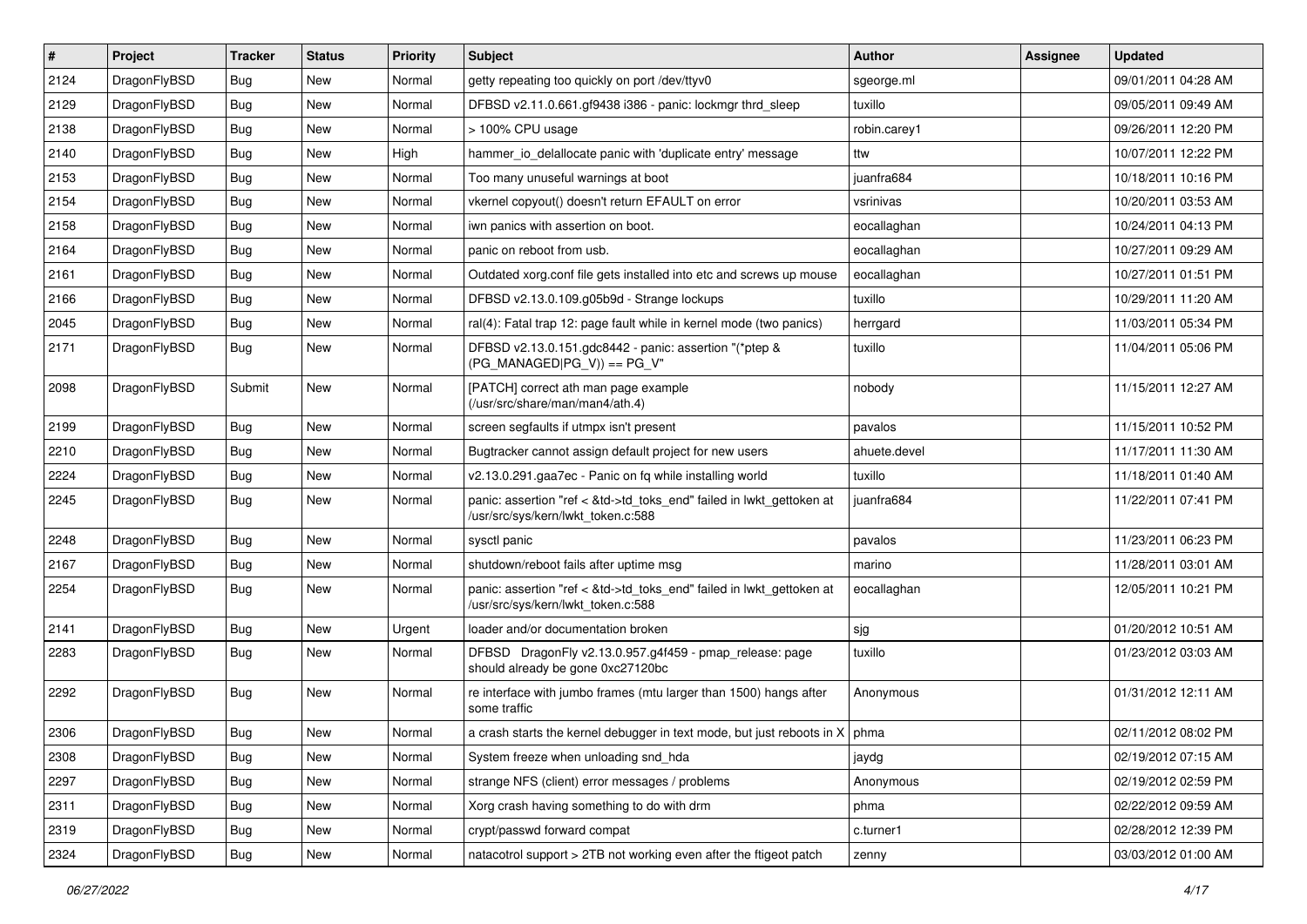| $\sharp$ | Project      | <b>Tracker</b> | <b>Status</b> | <b>Priority</b> | Subject                                                                                                                      | <b>Author</b>     | Assignee | <b>Updated</b>      |
|----------|--------------|----------------|---------------|-----------------|------------------------------------------------------------------------------------------------------------------------------|-------------------|----------|---------------------|
| 2331     | DragonFlyBSD | Bug            | <b>New</b>    | Normal          | reading mouse mode from unopen file descriptor hangs mouse<br>driver                                                         | phma              |          | 03/14/2012 09:43 AM |
| 2316     | DragonFlyBSD | Bug            | <b>New</b>    | Normal          | Ungraceful invalid password handling for adding a new user in the<br>installer                                               | rune              |          | 04/27/2012 11:23 PM |
| 2061     | DragonFlyBSD | Bug            | <b>New</b>    | Normal          | USB keyboard boot panic                                                                                                      | sjg               |          | 05/04/2012 12:20 AM |
| 2371     | DragonFlyBSD | <b>Bug</b>     | <b>New</b>    | Normal          | Timezone problem with America/Sao Paulo                                                                                      | raitech           |          | 05/17/2012 01:42 PM |
| 2387     | DragonFlyBSD | <b>Bug</b>     | New           | Normal          | hammer ignores -t during dedup                                                                                               | phma              |          | 06/17/2012 12:30 PM |
| 2389     | DragonFlyBSD | <b>Bug</b>     | <b>New</b>    | Normal          | computer crashed while listing processes                                                                                     | phma              |          | 06/18/2012 02:49 PM |
| 2084     | DragonFlyBSD | <b>Bug</b>     | New           | Normal          | DFBSD v2.11.0.242.g4d317 - panic: zone: entry not free                                                                       | tuxillo           |          | 07/03/2012 01:23 AM |
| 2369     | DragonFlyBSD | Bug            | <b>New</b>    | Normal          | panic: Bad link elm 0xffffffe07edf6068 next->prev != elm                                                                     | jaydg             |          | 08/15/2012 03:04 AM |
| 2403     | DragonFlyBSD | <b>Bug</b>     | <b>New</b>    | Low             | newfs -E doesn't handle /dev/serno device names properly                                                                     | ftigeot           |          | 08/17/2012 05:07 AM |
| 2412     | DragonFlyBSD | <b>Bug</b>     | <b>New</b>    | Normal          | wlan0 fails to get address via dhclient                                                                                      | nonsolosoft       |          | 08/30/2012 05:55 AM |
| 2182     | DragonFlyBSD | <b>Bug</b>     | <b>New</b>    | Normal          | if msk PHY FIFO underrun/overflow                                                                                            | nonsolosoft       |          | 09/03/2012 06:39 AM |
| 2423     | DragonFlyBSD | <b>Bug</b>     | <b>New</b>    | Urgent          | After multiple panics/locks, hitting KKASSERT in<br>hammer_init_cursor                                                       | rumcic            |          | 09/18/2012 02:28 AM |
| 2421     | DragonFlyBSD | Bug            | <b>New</b>    | High            | Kernel panic: vm fault: page 0xc0f70000 not busy!                                                                            | lentferj          |          | 10/03/2012 08:16 AM |
| 2430     | DragonFlyBSD | <b>Bug</b>     | New           | Normal          | Alternate Password Hash method                                                                                               | robin.carey1      |          | 10/07/2012 06:28 AM |
| 1525     | DragonFlyBSD | Bug            | <b>New</b>    | Normal          | boehm-gc problems                                                                                                            | hasso             |          | 10/13/2012 07:13 PM |
| 2434     | DragonFlyBSD | <b>Bug</b>     | <b>New</b>    | Normal          | BTX Halted - Boot fails on USB/GUI                                                                                           | lucmv             |          | 10/17/2012 08:12 PM |
| 2444     | DragonFlyBSD | <b>Bug</b>     | <b>New</b>    | Normal          | Crash during Hammer overnight cleanup                                                                                        | justin            |          | 11/04/2012 07:58 AM |
| 2453     | DragonFlyBSD | <b>Bug</b>     | <b>New</b>    | Normal          | panic: assertion "gd->gd_spinlocks == 0" failed                                                                              | Johannes.Hofmann  |          | 11/12/2012 12:54 PM |
| 2436     | DragonFlyBSD | <b>Bug</b>     | New           | Normal          | panic: assertion "lp->lwp_qcpu == dd->cpuid" failed in<br>dfly_acquire_curproc                                               | thomas.nikolajsen |          | 01/23/2013 11:07 AM |
| 2493     | DragonFlyBSD | Bug            | <b>New</b>    | Normal          | vidcontrol: invalid video mode name                                                                                          | Svarov            |          | 01/24/2013 09:55 AM |
| 2520     | DragonFlyBSD | Bug            | New           | Normal          | panic: assertion "IS_SERIALIZED((ifp->if_serializer))" failed in<br>if_default_serialize_assert at /usr/src/sys/net/if.c:437 | ano               |          | 03/09/2013 12:14 AM |
| 2531     | DragonFlyBSD | Bug            | <b>New</b>    | Normal          | camcontrol fails to disable APM                                                                                              | m.lombardi85      |          | 03/23/2013 12:28 PM |
| 2529     | DragonFlyBSD | <b>Bug</b>     | <b>New</b>    | Low             | Sundance network adapter is not detected and attached                                                                        | kworr             |          | 03/25/2013 02:29 AM |
| 2535     | DragonFlyBSD | Bug            | <b>New</b>    | Normal          | Imap processes apparentlt blocked on disk I/O                                                                                | ftigeot           |          | 04/02/2013 09:31 AM |
| 2136     | DragonFlyBSD | <b>Bug</b>     | New           | Normal          | socketpair() doesn't free file descriptors on copyout failure                                                                | vsrinivas         |          | 04/05/2013 09:13 AM |
| 2547     | DragonFlyBSD | <b>Bug</b>     | New           | High            | crashed while doing a dry run of pkg rolling-replace                                                                         | phma              |          | 04/18/2013 10:40 PM |
| 2552     | DragonFlyBSD | <b>Bug</b>     | New           | Low             | hammer recovery should indicate progress                                                                                     | phma              |          | 05/03/2013 12:13 AM |
| 2557     | DragonFlyBSD | Bug            | New           | Normal          | stock 3.4.1 kernel halts during booting if dm and dm_target_crypt<br>are loaded and RAID controller is present               | phma              |          | 05/12/2013 10:38 PM |
| 2565     | DragonFlyBSD | <b>Bug</b>     | New           | Normal          | "ifconfig ix0 up" panic                                                                                                      | ltpig402a         |          | 06/03/2013 05:46 AM |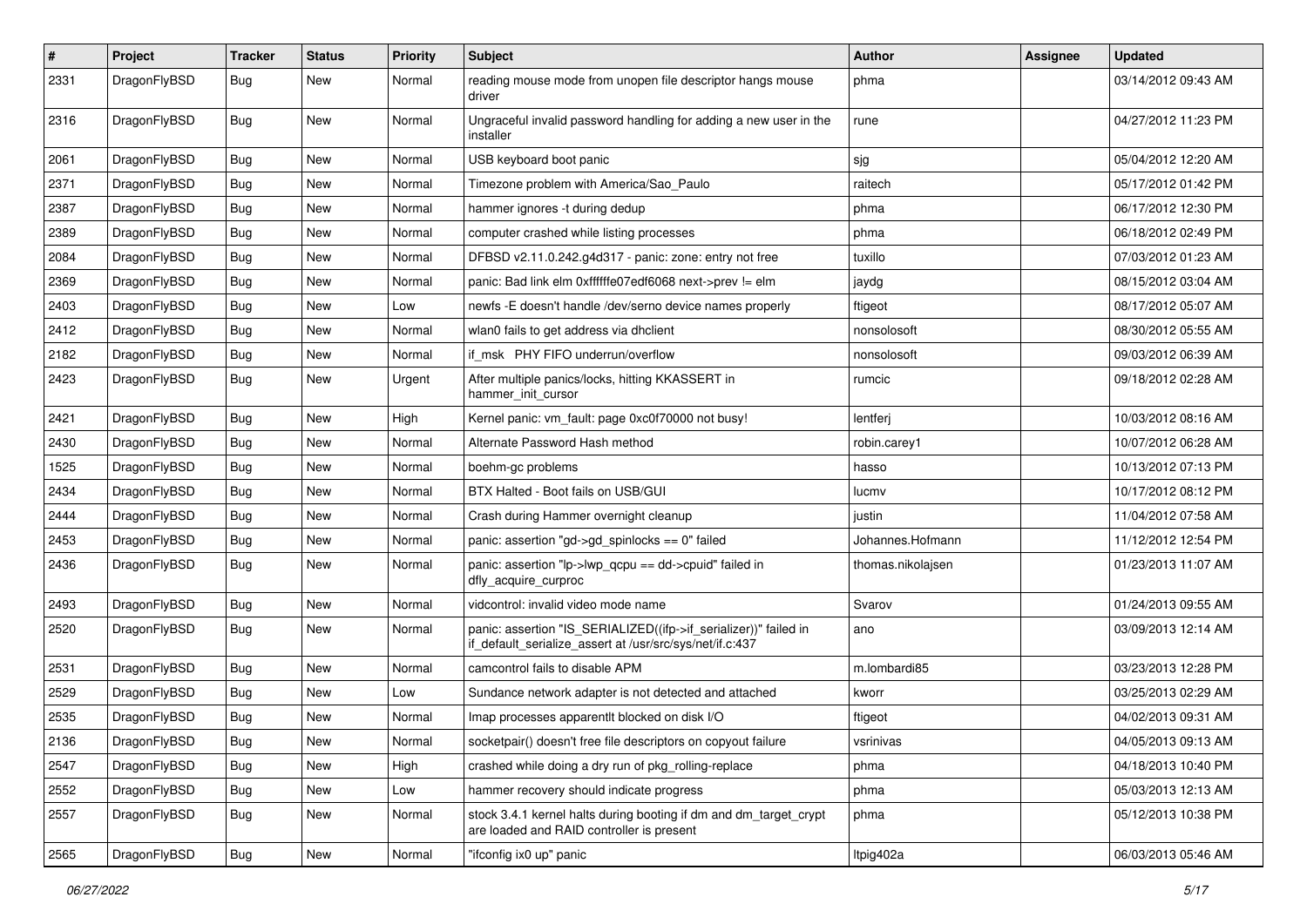| $\pmb{\#}$ | Project      | <b>Tracker</b> | <b>Status</b> | <b>Priority</b> | Subject                                                                                                  | Author            | <b>Assignee</b> | <b>Updated</b>      |
|------------|--------------|----------------|---------------|-----------------|----------------------------------------------------------------------------------------------------------|-------------------|-----------------|---------------------|
| 2568       | DragonFlyBSD | Bug            | <b>New</b>    | Normal          | <b>AHCI</b> panic                                                                                        | josepht           |                 | 06/07/2013 05:52 PM |
| 2569       | DragonFlyBSD | <b>Bug</b>     | <b>New</b>    | Normal          | ctime NFS                                                                                                | ferney            |                 | 08/11/2013 04:35 AM |
| 2586       | DragonFlyBSD | <b>Bug</b>     | New           | Normal          | pf: "modulate" state seems problematic                                                                   | srussell          |                 | 09/25/2013 07:36 PM |
| 2595       | DragonFlyBSD | Bug            | <b>New</b>    | Normal          | DragonFly 3.4.3 crashes on SUN Blade X6250 with Qlogic ISP 2432<br>FC card                               | Turvamies         |                 | 10/07/2013 11:53 AM |
| 2598       | DragonFlyBSD | <b>Bug</b>     | <b>New</b>    | Normal          | i386 via USB Booting                                                                                     | mbzadegan         |                 | 10/21/2013 02:28 AM |
| 2604       | DragonFlyBSD | <b>Bug</b>     | <b>New</b>    | Normal          | dell laptop does not boot with LATEST                                                                    | isenmann          |                 | 11/20/2013 02:07 AM |
| 2609       | DragonFlyBSD | <b>Bug</b>     | New           | Normal          | master: panic: assertion<br>"LWKT_TOKEN_HELD_ANY(vm_object_token(object))" failed in<br>swp_pager_lookup | thomas.nikolajsen |                 | 11/28/2013 11:36 AM |
| 2611       | DragonFlyBSD | <b>Bug</b>     | <b>New</b>    | Normal          | Change in IP address results in network not working                                                      | phma              |                 | 12/05/2013 07:55 PM |
| 2618       | DragonFlyBSD | Bug            | <b>New</b>    | Normal          | mouse problem on RELEASE-3_6_0                                                                           | FilippoMo         |                 | 12/20/2013 03:26 AM |
| 2620       | DragonFlyBSD | <b>Bug</b>     | <b>New</b>    | Normal          | moused problem                                                                                           | FilippoMo         |                 | 12/20/2013 10:32 AM |
| 2621       | DragonFlyBSD | <b>Bug</b>     | New           | Normal          | core dump using cdrom                                                                                    | nonsolosoft       |                 | 12/27/2013 12:43 AM |
| 2622       | DragonFlyBSD | Bug            | <b>New</b>    | Normal          | VAIO FIT15E fn keys support                                                                              | nonsolosoft       |                 | 12/31/2013 01:31 AM |
| 2626       | DragonFlyBSD | Bug            | New           | Normal          | iwn driver drops with error: "firmware error 'iwn_intr: fatal firmware<br>error""                        | rodyaj            |                 | 01/09/2014 05:50 AM |
| 1193       | DragonFlyBSD | Bug            | New           | Normal          | kernel doesn't recognize cdrom drive                                                                     | nonsolosoft       |                 | 01/25/2014 09:11 PM |
| 1185       | DragonFlyBSD | <b>Bug</b>     | <b>New</b>    | High            | need a tool to merge changes into /etc                                                                   | wa1ter            |                 | 02/18/2014 06:02 AM |
| 989        | DragonFlyBSD | Bug            | <b>New</b>    | Normal          | installer/fdisk trouble with wrapped values                                                              | Discodestroyer    |                 | 02/18/2014 06:27 AM |
| 1246       | DragonFlyBSD | <b>Bug</b>     | New           | Normal          | bad resolution (monitor desync) with livedvd                                                             | Przem0l           |                 | 02/18/2014 06:29 AM |
| 2645       | DragonFlyBSD | Bug            | <b>New</b>    | Normal          | panic with dsched fq and ioprio                                                                          | jyoung15          |                 | 02/20/2014 07:29 AM |
| 2619       | DragonFlyBSD | <b>Bug</b>     | <b>New</b>    | Normal          | DragonFly 3.6 can't be installed on a 6TB volume                                                         | ftigeot           |                 | 02/23/2014 11:55 PM |
| 2473       | DragonFlyBSD | Bug            | <b>New</b>    | Normal          | Kernel crash when trying to up the wpi0 device (Dfly<br>v3.3.0.758.g47388-DEVELOPMENT)                   | tomaz             |                 | 02/24/2014 08:50 AM |
| 2657       | DragonFlyBSD | Bug            | <b>New</b>    | High            | Needs acl to migrate our servers                                                                         | ferney            |                 | 03/31/2014 11:37 AM |
| 1695       | DragonFlyBSD | Bug            | <b>New</b>    | Normal          | NFS-related system breakdown                                                                             | Anonymous         |                 | 04/10/2014 12:35 AM |
| 2652       | DragonFlyBSD | Bug            | <b>New</b>    | Normal          | 189a0ff3761b47  ix: Implement MSI-X support locks up Lenovo<br>S10 Intel Atom n270                       | davshao           |                 | 05/14/2014 01:55 AM |
| 2629       | DragonFlyBSD | Bug            | New           | Normal          | Replace gcc44 with llvm34, clang34, and libc++                                                           | tuxillo           |                 | 06/02/2014 02:30 PM |
| 2329       | DragonFlyBSD | Bug            | New           | Normal          | ibm x3550 & acpi                                                                                         | ano               |                 | 06/03/2014 11:37 AM |
| 2490       | DragonFlyBSD | <b>Bug</b>     | New           | Normal          | nmalloc should color addresses to avoid cache bank conflictsw                                            | vsrinivas         |                 | 06/10/2014 05:51 AM |
| 2489       | DragonFlyBSD | <b>Bug</b>     | New           | Normal          | nmalloc doesn't cache VA for allocations > 8KB                                                           | vsrinivas         |                 | 06/10/2014 05:51 AM |
| 2680       | DragonFlyBSD | <b>Bug</b>     | New           | Low             | boot0cfg update makes box unbootable                                                                     | herrgard          |                 | 06/10/2014 06:02 AM |
| 2687       | DragonFlyBSD | <b>Bug</b>     | New           | Normal          | natacontrol software RAID in installer                                                                   | csmelosky         |                 | 06/22/2014 12:03 PM |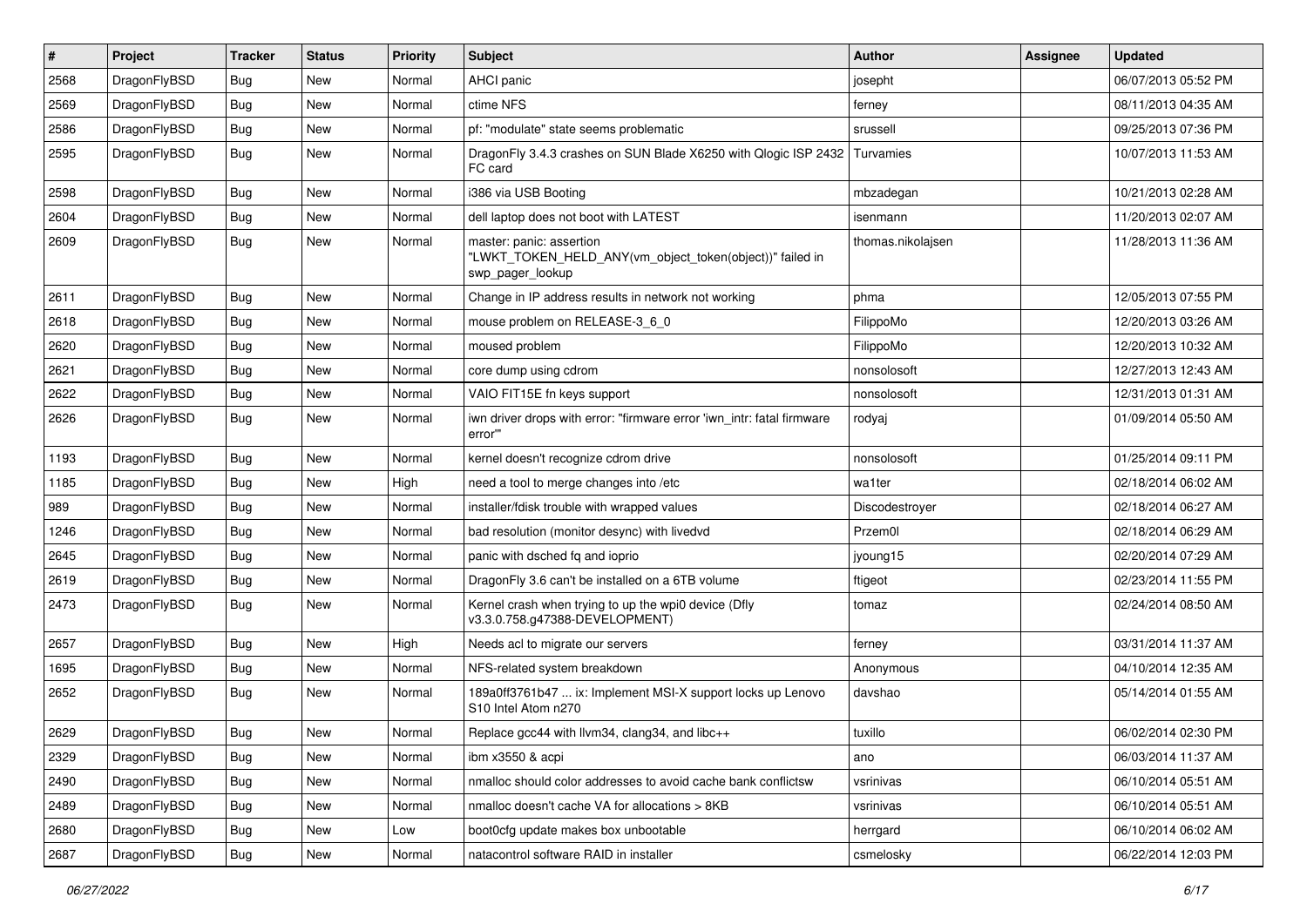| $\#$ | Project      | <b>Tracker</b> | <b>Status</b> | <b>Priority</b> | <b>Subject</b>                                                                                                | <b>Author</b>    | Assignee | <b>Updated</b>      |
|------|--------------|----------------|---------------|-----------------|---------------------------------------------------------------------------------------------------------------|------------------|----------|---------------------|
| 2688 | DragonFlyBSD | Bug            | <b>New</b>    | Normal          | 67613368bdda7 Fix wrong checks for U4B presence Asrock Z77M<br>difficulty detecting USB keyboard              | davshao          |          | 06/28/2014 07:08 PM |
| 2712 | DragonFlyBSD | <b>Bug</b>     | <b>New</b>    | Normal          | connect(2) returns EINVAL when retrying after ECONNREFUSED                                                    | jorisgio         |          | 08/14/2014 05:31 PM |
| 2738 | DragonFlyBSD | <b>Bug</b>     | <b>New</b>    | Normal          | Hammer: Strange behavior when trying to recover old version of<br>moved file                                  | roland           |          | 11/20/2014 08:02 AM |
| 1194 | DragonFlyBSD | <b>Bug</b>     | <b>New</b>    | Normal          | SCSI errors while trying to copy photos from my camera                                                        | elekktretterr    |          | 01/14/2015 04:39 PM |
| 1634 | DragonFlyBSD | <b>Bug</b>     | <b>New</b>    | Normal          | panic: spin lock: 0xe4ad1320, indefinitive wait!                                                              | elekktretterr    |          | 01/19/2015 03:21 AM |
| 2788 | DragonFlyBSD | Bug            | New           | Normal          | ioctl GSLICEINFO: Not working for vnode slice                                                                 | mneumann         |          | 02/12/2015 07:49 AM |
| 2790 | DragonFlyBSD | Submit         | New           | Low             | filedesc softrefs increment code factoring                                                                    | dclink           |          | 02/21/2015 04:00 AM |
| 2799 | DragonFlyBSD | <b>Bug</b>     | <b>New</b>    | Normal          | Fatal trap 12 caused by moused(8) -p /dev/cual0                                                               | opvalues         |          | 03/04/2015 11:01 PM |
| 2802 | DragonFlyBSD | <b>Bug</b>     | <b>New</b>    | Normal          | USB Wifi urtwn0 crash from cd boot                                                                            | opvalues         |          | 03/10/2015 01:07 AM |
| 2803 | DragonFlyBSD | <b>Bug</b>     | <b>New</b>    | Normal          | HAMMER: Warning: UNDO area too small!                                                                         | ftigeot          |          | 03/11/2015 03:42 PM |
| 2809 | DragonFlyBSD | <b>Bug</b>     | <b>New</b>    | Normal          | hammer mirror-stream                                                                                          | masu             |          | 04/10/2015 12:33 AM |
| 2812 | DragonFlyBSD | <b>Bug</b>     | <b>New</b>    | Normal          | Panic on Intel DE3815TYKHE                                                                                    | tmorp            |          | 05/14/2015 03:14 PM |
| 2816 | DragonFlyBSD | <b>Bug</b>     | <b>New</b>    | Normal          | A multitasking process being debugged can get stuck                                                           | phma             |          | 05/19/2015 03:57 AM |
| 2820 | DragonFlyBSD | <b>Bug</b>     | <b>New</b>    | Normal          | TP-Link USB Wi-Fi adapter cannot be reattached to the system                                                  | shamaz           |          | 05/22/2015 09:45 PM |
| 2840 | DragonFlyBSD | <b>Bug</b>     | New           | Normal          | wrong voltage is reported                                                                                     | yellowrabbit2010 |          | 09/11/2015 06:09 PM |
| 2835 | DragonFlyBSD | <b>Bug</b>     | <b>New</b>    | Normal          | /usr/include/c++/5.0/bits/c++locale.h likes<br>POSIX C SOURCE>=200809                                         | davshao          |          | 11/18/2015 03:40 AM |
| 2857 | DragonFlyBSD | <b>Bug</b>     | New           | Normal          | hammer stalls via bitcoin-qt                                                                                  | tkusumi          |          | 11/30/2015 06:52 AM |
| 2858 | DragonFlyBSD | Bug            | <b>New</b>    | Low             | Installer "Local or UTC" question should have "No" selected by<br>default.                                    | cgag             |          | 12/02/2015 01:18 PM |
| 2859 | DragonFlyBSD | <b>Bug</b>     | New           | Low             | Installer configuration menu always highlights "Select timezone", no<br>matter which step was last completed. | cgag             |          | 12/02/2015 01:54 PM |
| 2863 | DragonFlyBSD | <b>Bug</b>     | <b>New</b>    | Normal          | HAMMER synch tid is zero                                                                                      | shamaz           |          | 12/12/2015 11:24 PM |
| 2874 | DragonFlyBSD | <b>Bug</b>     | <b>New</b>    | Normal          | make world DESTDIR=/emptydir fails                                                                            | pascii           |          | 12/25/2015 07:04 AM |
| 2674 | DragonFlyBSD | <b>Bug</b>     | New           | Normal          | <b>GPT Support</b>                                                                                            | ftigeot          |          | 12/28/2015 02:54 PM |
| 2877 | DragonFlyBSD | <b>Bug</b>     | <b>New</b>    | Low             | sed fails when working with UTF-8 locale and non-UTF symbols                                                  | arcade@b1t.name  |          | 12/30/2015 11:20 AM |
| 2881 | DragonFlyBSD | <b>Bug</b>     | <b>New</b>    | Normal          | Pulseaudio hangs/resets system when starting X11                                                              | mneumann         |          | 01/09/2016 03:08 AM |
| 2882 | DragonFlyBSD | <b>Bug</b>     | New           | LOW             | bridge sends packets from individual interfaces                                                               | arcade@b1t.name  |          | 01/09/2016 12:43 PM |
| 2886 | DragonFlyBSD | <b>Bug</b>     | New           | Normal          | dragonfly mail agent: sending a testmail causes high system load                                              | worf             |          | 02/05/2016 05:53 AM |
| 2887 | DragonFlyBSD | <b>Bug</b>     | New           | Low             | Missing extattr_namespace_to_string and<br>extattr_string_to_namespace functions                              | rubenk           |          | 02/06/2016 05:09 AM |
| 2892 | DragonFlyBSD | <b>Bug</b>     | New           | Normal          | swap_pager:indefinite wait bufferf error                                                                      | lhmwzy           |          | 02/21/2016 10:32 PM |
| 2890 | DragonFlyBSD | <b>Bug</b>     | New           | Normal          | not able to boot usb installer on Toshiba Chromebook 2                                                        | johnnywhishbone  |          | 02/22/2016 03:42 AM |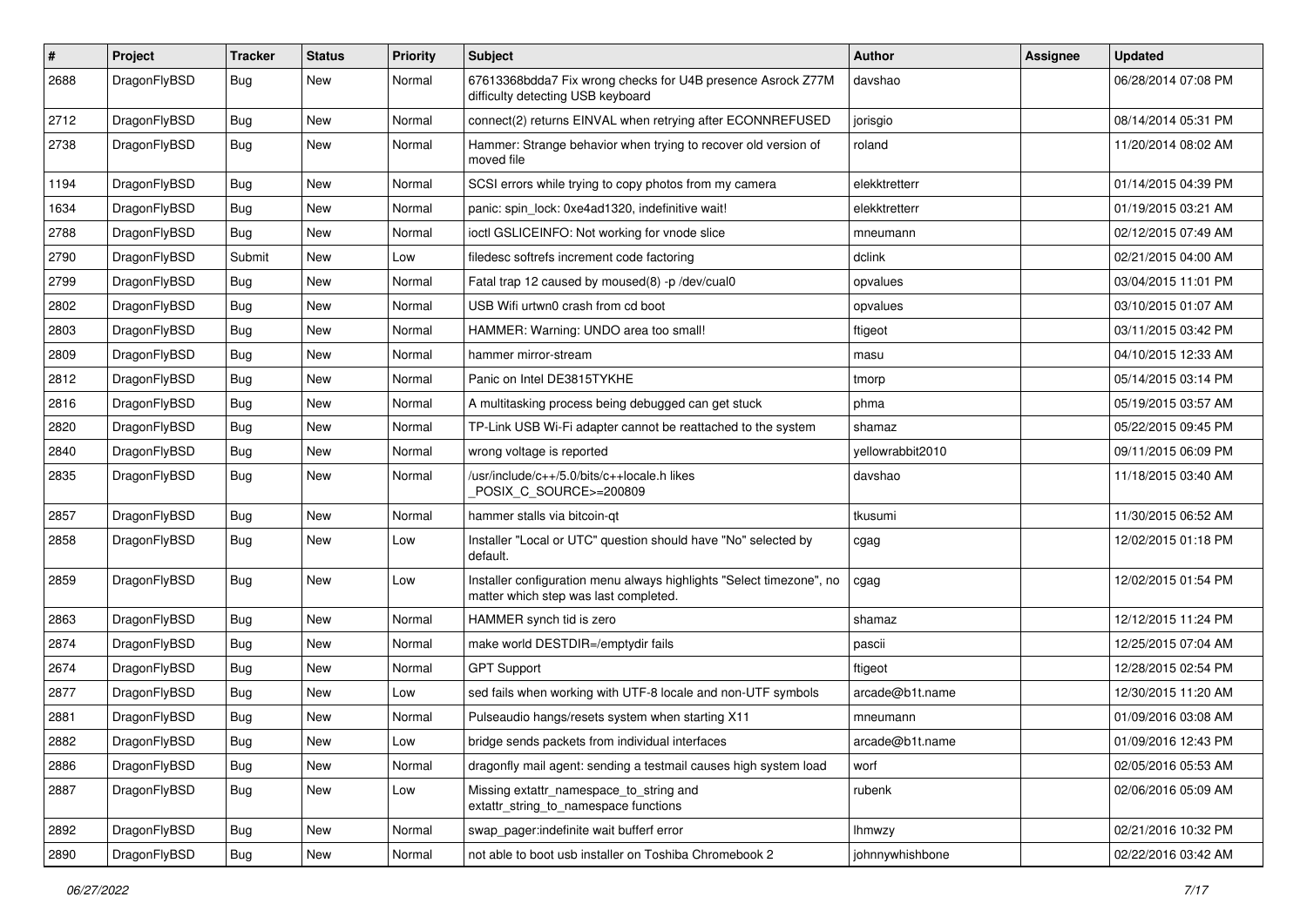| $\#$ | Project      | <b>Tracker</b> | <b>Status</b> | <b>Priority</b> | Subject                                                                                                 | <b>Author</b>          | Assignee | <b>Updated</b>      |
|------|--------------|----------------|---------------|-----------------|---------------------------------------------------------------------------------------------------------|------------------------|----------|---------------------|
| 2891 | DragonFlyBSD | <b>Bug</b>     | <b>New</b>    | Normal          | Kernel panic in IEEE802.11 related code                                                                 | shamaz                 |          | 05/29/2016 05:49 PM |
| 2878 | DragonFlyBSD | <b>Bug</b>     | <b>New</b>    | Low             | [fix] CCVER problem when using clang and cpu extensions<br>(intrinsics)                                 | arcade@b1t.name        |          | 06/24/2016 04:25 AM |
| 2924 | DragonFlyBSD | Bug            | New           | Normal          | cat -v fails to tag characters in extended table with M- prefix with<br>some locales                    | sevan                  |          | 07/11/2016 07:18 AM |
| 2930 | DragonFlyBSD | <b>Bug</b>     | <b>New</b>    | High            | 'objcache' causes panic during 'nfs_readdir'                                                            | tofergus               |          | 07/26/2016 01:09 PM |
| 2931 | DragonFlyBSD | <b>Bug</b>     | <b>New</b>    | Low             | 'gdb' of 'vkernel' unable to print backtrace                                                            | tofergus               |          | 07/26/2016 01:51 PM |
| 2933 | DragonFlyBSD | Submit         | <b>New</b>    | Normal          | Remove unix domain socket support from cat(1)                                                           | sevan                  |          | 08/01/2016 08:10 PM |
| 2936 | DragonFlyBSD | <b>Bug</b>     | New           | Normal          | loader.efi crashes while loading kernel                                                                 | spaceille              |          | 08/20/2016 06:17 AM |
| 2915 | DragonFlyBSD | Bug            | <b>New</b>    | High            | Hammer mirror-copy problem                                                                              | t dfbsd                |          | 08/25/2016 05:28 AM |
| 2526 | DragonFlyBSD | <b>Bug</b>     | New           | Normal          | hammer cleanup doesn't run on first day of DST                                                          | pavalos                |          | 10/18/2016 05:28 PM |
| 2970 | DragonFlyBSD | <b>Bug</b>     | New           | Normal          | kernel 4.7: "Is -I" causes panic on UDF filesystem: "bgetvp -<br>overlapping buffer"                    | peeter                 |          | 12/21/2016 02:46 AM |
| 2972 | DragonFlyBSD | <b>Bug</b>     | <b>New</b>    | Normal          | ipfw3 "deny to me" does not work correctly                                                              | mneumann               |          | 12/27/2016 12:11 PM |
| 2994 | DragonFlyBSD | <b>Bug</b>     | <b>New</b>    | Normal          | Intermittent boot hangs after git: hammer - HAMMER Version 7                                            | davshao                |          | 03/30/2017 02:06 PM |
| 3006 | DragonFlyBSD | <b>Bug</b>     | New           | Normal          | boot0cfg: panic in kern_udev.c in function _udev_dict_set_cstr when<br>installing in VirtualBox         | MichiGreat             |          | 04/01/2017 02:22 PM |
| 3018 | DragonFlyBSD | <b>Bug</b>     | <b>New</b>    | Normal          | sys/bus/u4b/wlan/if_run.c:5464]: (style) Redundant condition                                            | dcb                    |          | 04/11/2017 11:26 AM |
| 3022 | DragonFlyBSD | <b>Bug</b>     | New           | Normal          | sys/dev/netif/ath/ath/if_ath.c:2142: strange bitmask?                                                   | dcb                    |          | 04/11/2017 11:49 AM |
| 3024 | DragonFlyBSD | <b>Bug</b>     | New           | Low             | sys/dev/netif/wi/if_wi.c:1090]: (style) Redundant condition                                             | dcb                    |          | 04/11/2017 11:56 AM |
| 3035 | DragonFlyBSD | <b>Bug</b>     | New           | Normal          | panic: assertion "cpu >= 0 && cpu < ncpus" failed in netisr_cpuport<br>at /usr/src/sys/net/netisr2.h:87 | masu                   |          | 05/11/2017 01:24 AM |
| 3036 | DragonFlyBSD | <b>Bug</b>     | <b>New</b>    | Normal          | panic in icmp_redirect_start() ASSERT_IN_NETISR(0)                                                      | tautolog               |          | 05/11/2017 07:27 PM |
| 3049 | DragonFlyBSD | <b>Bug</b>     | New           | Normal          | panic DragonFly v4.8.1-RELEASE by mounting a malformed<br>msdosfs image [12.128]                        | open.source@ribose.com |          | 08/14/2017 02:53 AM |
| 3051 | DragonFlyBSD | <b>Bug</b>     | <b>New</b>    | Normal          | panic DragonFly v4.8.1-RELEASE by mounting a malformed NTFS<br>image [12.000]                           | open.source@ribose.com |          | 08/14/2017 03:20 AM |
| 3052 | DragonFlyBSD | Bug            | New           | Normal          | panic DragonFly v4.8.1-RELEASE by mounting a malformed NTFS<br>image [64.000]                           | open.source@ribose.com |          | 08/14/2017 03:22 AM |
| 3025 | DragonFlyBSD | <b>Bug</b>     | New           | Normal          | sys/dev/powermng/powernow/powernow.c:284: bad comparison?                                               | dcb                    |          | 09/23/2017 07:45 AM |
| 3076 | DragonFlyBSD | <b>Bug</b>     | New           | Normal          | sys/dev/netif/ig_hal/e1000_ich8lan.c:1594: sanity checking mixup?                                       | dcb                    |          | 10/11/2017 01:58 AM |
| 3110 | DragonFlyBSD | <b>Bug</b>     | New           | Normal          | crash with ipfw3 under load                                                                             | bnegre82               |          | 12/09/2017 06:22 AM |
| 3116 | DragonFlyBSD | <b>Bug</b>     | New           | Normal          | da0 detects on very big volume if to _remove_ usb install stick and<br>reboot on Intel NUC5PPYH         | dpostolov              |          | 01/07/2018 09:40 PM |
| 3117 | DragonFlyBSD | <b>Bug</b>     | New           | Normal          | Problem with colours if "intel" video-driver used                                                       | dpostolov              |          | 01/07/2018 11:35 PM |
| 3129 | DragonFlyBSD | Bug            | New           | High            | Kernel panic with 5.2.0 on A2SDi-4C-HLN4F                                                               | stateless              |          | 04/24/2018 12:50 AM |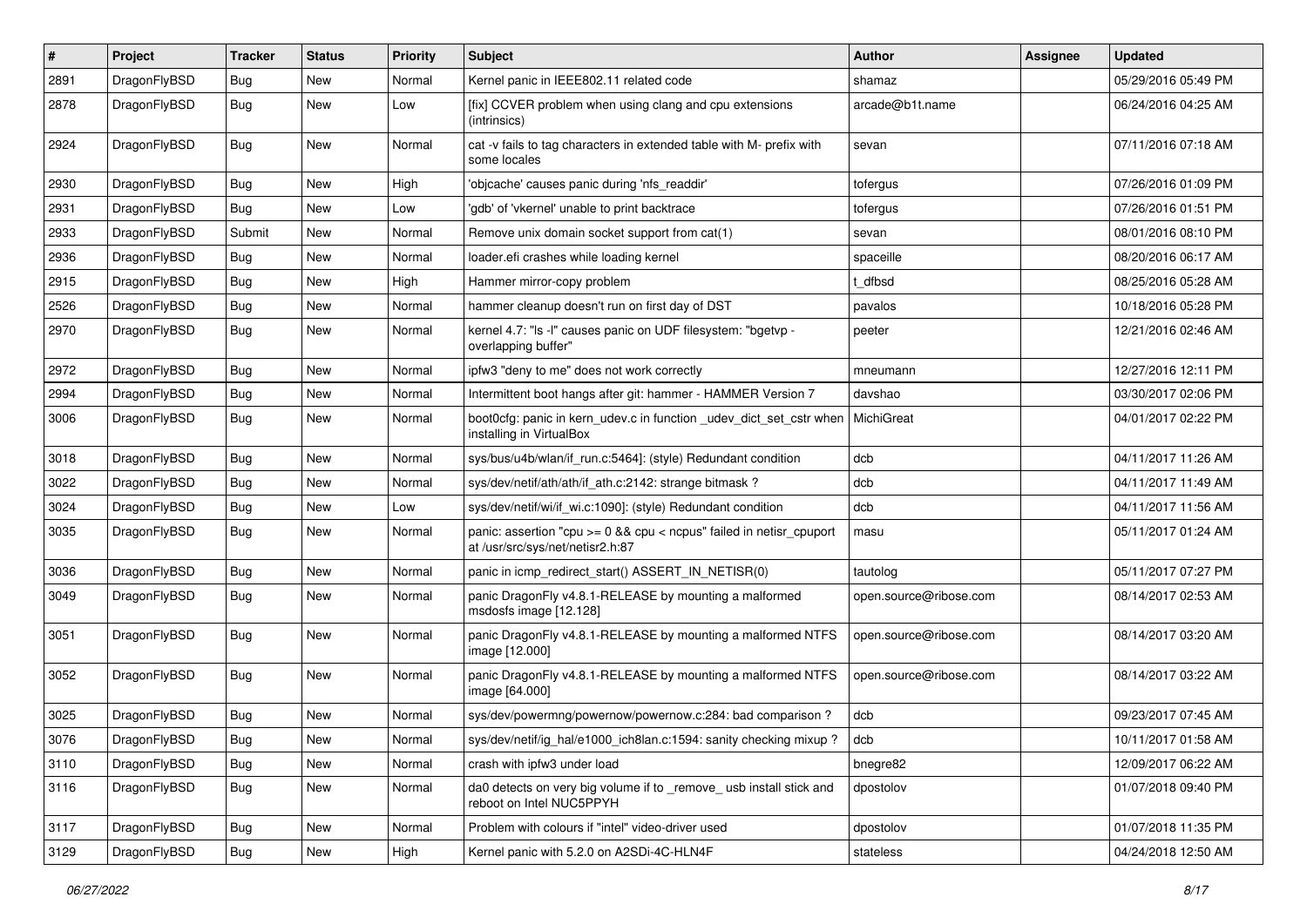| $\sharp$ | Project      | <b>Tracker</b> | <b>Status</b> | <b>Priority</b> | Subject                                                                                                                                                     | <b>Author</b>    | <b>Assignee</b> | <b>Updated</b>      |
|----------|--------------|----------------|---------------|-----------------|-------------------------------------------------------------------------------------------------------------------------------------------------------------|------------------|-----------------|---------------------|
| 3132     | DragonFlyBSD | <b>Bug</b>     | New           | Low             | unifdef mined                                                                                                                                               | bcallah          |                 | 04/26/2018 08:34 PM |
| 3134     | DragonFlyBSD | <b>Bug</b>     | <b>New</b>    | Normal          | RFC 3021 (/31 networks) appear to be unsupported                                                                                                            | jailbird         |                 | 05/16/2018 11:03 PM |
| 3135     | DragonFlyBSD | Submit         | New           | Normal          | Add EVFILT_RECV and EVFILT_SEND                                                                                                                             | tautolog         |                 | 05/25/2018 09:59 PM |
| 3139     | DragonFlyBSD | Bug            | <b>New</b>    | Normal          | USB Mouse Does Not Work in DragonflyBSD guest on VirtualBox                                                                                                 | chiguy1256       |                 | 06/24/2018 10:14 PM |
| 3142     | DragonFlyBSD | Submit         | <b>New</b>    | Normal          | lib/libdmsg: Unbreak using new API EVP_CIPHER_CTX_new()                                                                                                     | tkusumi          |                 | 07/08/2018 04:18 AM |
| 3143     | DragonFlyBSD | <b>Bug</b>     | New           | Normal          | assertion "0" failed in hammer2_inode_xop_chain_sync                                                                                                        | cbin             |                 | 07/18/2018 12:50 PM |
| 3120     | DragonFlyBSD | <b>Bug</b>     | New           | Normal          | Intel AC 8260 firmware does not load                                                                                                                        | Vintodrimmer     |                 | 08/28/2018 03:30 AM |
| 3147     | DragonFlyBSD | Submit         | <b>New</b>    | Normal          | Enable headless installation                                                                                                                                | ddegroot         |                 | 10/09/2018 01:25 PM |
| 2898     | DragonFlyBSD | <b>Bug</b>     | New           | Normal          | HAMMER panic                                                                                                                                                | pavalos          |                 | 11/03/2018 07:05 AM |
| 2287     | DragonFlyBSD | <b>Bug</b>     | New           | Normal          | HAMMER(ROOT) Illegal UNDO TAIL signature at<br>300000001967c000                                                                                             | y0n3t4n1         |                 | 11/07/2018 01:22 AM |
| 3157     | DragonFlyBSD | <b>Bug</b>     | <b>New</b>    | Normal          | TP-Link UE300 not working in 5.2-RELEASE                                                                                                                    | tuxillo          |                 | 11/15/2018 02:08 PM |
| 2250     | DragonFlyBSD | <b>Bug</b>     | <b>New</b>    | Normal          | Kernel panic                                                                                                                                                | adamk            |                 | 11/23/2018 01:10 AM |
| 3141     | DragonFlyBSD | <b>Bug</b>     | <b>New</b>    | Normal          | dhclient blocks boot process                                                                                                                                | rowo             |                 | 12/16/2018 11:01 AM |
| 3165     | DragonFlyBSD | Bug            | New           | Normal          | Looping at boot time                                                                                                                                        | gop              |                 | 12/28/2018 01:04 PM |
| 3184     | DragonFlyBSD | Bug            | <b>New</b>    | Normal          | tsleep(9) return value when PCATCH specified                                                                                                                | tkusumi          |                 | 04/03/2019 06:49 AM |
| 1850     | DragonFlyBSD | Bug            | New           | Normal          | volume-add on hammer root fs panic                                                                                                                          | Johannes.Hofmann |                 | 04/18/2019 04:27 AM |
| 3124     | DragonFlyBSD | Bug            | <b>New</b>    | High            | DragonFlyBSD 5.0.2 with Hammer2 with UEFI install doesn't boot                                                                                              | wiesl            |                 | 06/18/2019 05:07 AM |
| 3047     | DragonFlyBSD | Bug            | New           | Normal          | HAMMER critical write error                                                                                                                                 | samuel           |                 | 06/19/2019 09:50 AM |
| 3194     | DragonFlyBSD | Bug            | <b>New</b>    | High            | Hammer kernel crash on mirror-stream of PFS after upgrade<br>(assertion "cursor->flags &<br>HAMMER_CURSOR_ITERATE_CHECK" failed in<br>hammer_btree_iterate) | Anonymous        |                 | 06/29/2019 01:32 PM |
| 3196     | DragonFlyBSD | Bug            | New           | Normal          | test issue after redmine upgrade (2)                                                                                                                        | tuxillo          |                 | 07/05/2019 04:33 AM |
| 3199     | DragonFlyBSD | Bug            | <b>New</b>    | Normal          | PFS label not found panic                                                                                                                                   | tse              |                 | 08/21/2019 03:51 AM |
| 3206     | DragonFlyBSD | Submit         | <b>New</b>    | Normal          | update psm/kbd to FreeBSD 12.0 code                                                                                                                         | htse             |                 | 10/05/2019 03:49 PM |
| 3209     | DragonFlyBSD | Bug            | New           | Normal          | svc has some minor bugs                                                                                                                                     | arcade@b1t.name  |                 | 10/24/2019 09:08 AM |
| 3215     | DragonFlyBSD | Bug            | <b>New</b>    | Normal          | Hang in todrain(3) after write(3)                                                                                                                           | noloader         |                 | 11/25/2019 03:08 PM |
| 3217     | DragonFlyBSD | Bug            | New           | Normal          | rescue tools: make install fails if rescue folder doesn't exist                                                                                             | dfbsd            |                 | 11/27/2019 08:16 PM |
| 3218     | DragonFlyBSD | <b>Bug</b>     | New           | Normal          | Kernel panics are not sent to comconsole when booted over EFI                                                                                               | mqudsi           |                 | 12/02/2019 08:52 PM |
| 3222     | DragonFlyBSD | <b>Bug</b>     | New           | Normal          | gcc - undefined reference to '__atomic_load' (missing libatomic?)                                                                                           | mneumann         |                 | 02/08/2020 02:45 AM |
| 3224     | DragonFlyBSD | <b>Bug</b>     | New           | Normal          | Kernel panic when trying to ping6                                                                                                                           | zhtw             |                 | 03/08/2020 08:55 AM |
| 3225     | DragonFlyBSD | <b>Bug</b>     | New           | Normal          | nfsd freeze when using gemu                                                                                                                                 | tse              |                 | 03/17/2020 11:52 AM |
| 3227     | DragonFlyBSD | Submit         | New           | Normal          | Add HAMMER2 instructions in the installation medium README                                                                                                  | daftaupe         |                 | 03/26/2020 03:34 PM |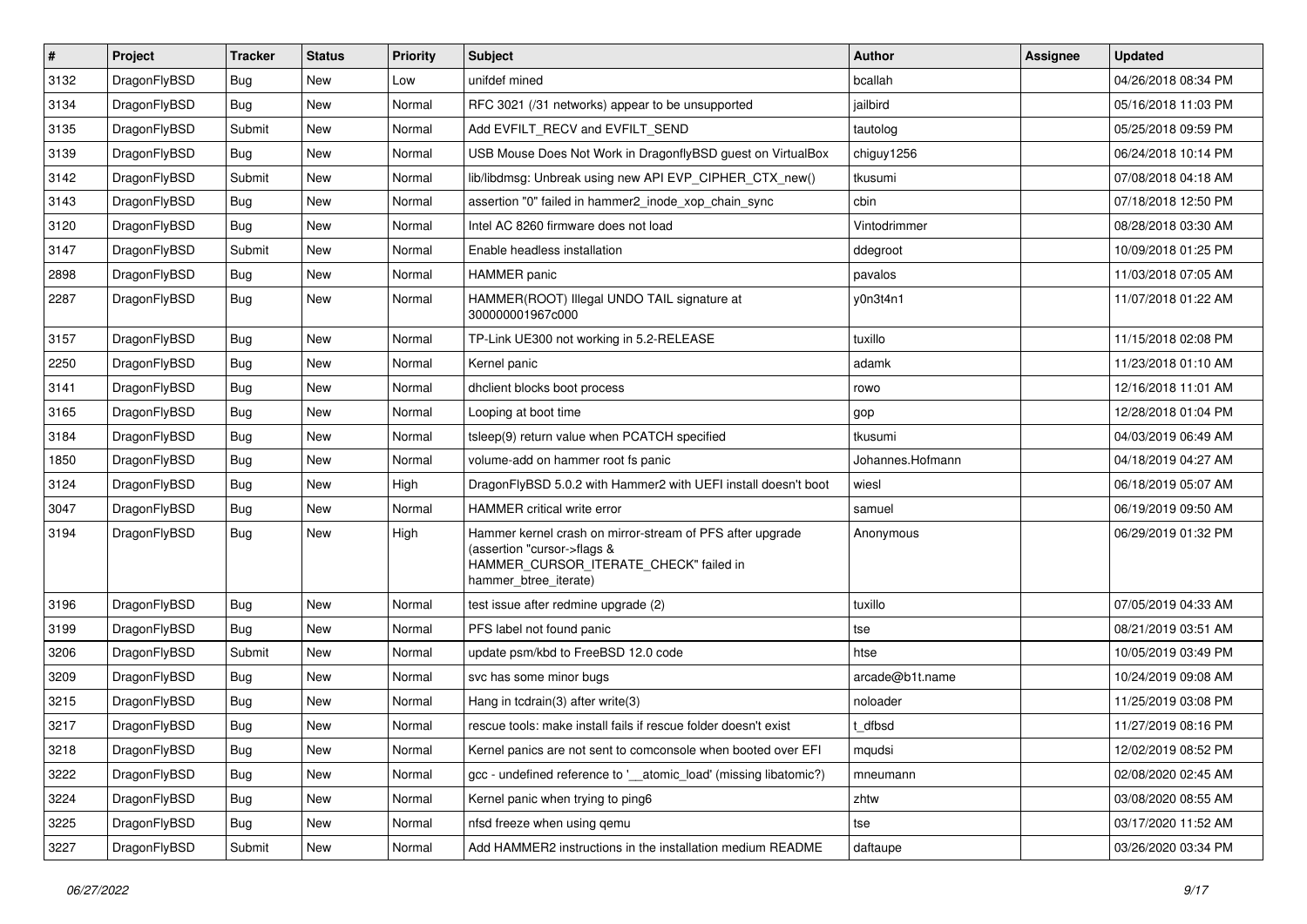| $\vert$ # | Project      | <b>Tracker</b> | <b>Status</b> | <b>Priority</b> | <b>Subject</b>                                                                          | Author            | <b>Assignee</b> | <b>Updated</b>      |
|-----------|--------------|----------------|---------------|-----------------|-----------------------------------------------------------------------------------------|-------------------|-----------------|---------------------|
| 3219      | DragonFlyBSD | Bug            | <b>New</b>    | Normal          | x11/xorg port can not be build                                                          | <b>UlasSAYGIN</b> |                 | 03/31/2020 08:57 AM |
| 3231      | DragonFlyBSD | <b>Bug</b>     | <b>New</b>    | Normal          | wifi drops on 5.8                                                                       | tse               |                 | 04/06/2020 05:08 AM |
| 3226      | DragonFlyBSD | <b>Bug</b>     | <b>New</b>    | Normal          | Xorg freezes in vm: thread stuck in "objtrm1"                                           | peeter            |                 | 04/08/2020 02:10 AM |
| 3197      | DragonFlyBSD | Bug            | <b>New</b>    | Normal          | DragonFly upgrades                                                                      | tse               |                 | 04/18/2020 04:18 PM |
| 3235      | DragonFlyBSD | Bug            | <b>New</b>    | Normal          | Kernel panic in devfs vnops.c                                                           | mneumann          |                 | 04/28/2020 07:00 AM |
| 3238      | DragonFlyBSD | <b>Bug</b>     | New           | Normal          | race conditions when printing from vkernel console                                      | piecuch           |                 | 05/19/2020 02:50 PM |
| 3239      | DragonFlyBSD | Bug            | <b>New</b>    | Normal          | unable to SIGKILL glitched emacs                                                        | piecuch           |                 | 05/26/2020 03:30 AM |
| 3240      | DragonFlyBSD | Bug            | New           | High            | compile error because of openssl with /usr/dports/security/rhash for<br>mysql 8 install | <b>UlasSAYGIN</b> |                 | 06/04/2020 08:05 AM |
| 3208      | DragonFlyBSD | Bug            | <b>New</b>    | Normal          | Crash related to nfsd                                                                   | tse               |                 | 06/11/2020 05:52 AM |
| 3170      | DragonFlyBSD | Bug            | <b>New</b>    | Normal          | repeatable nfsd crash                                                                   | tse               |                 | 06/11/2020 05:52 AM |
| 3107      | DragonFlyBSD | Bug            | <b>New</b>    | Low             | ACPI interrupt storm when loading i915 on Lenovo T460                                   | oyvinht           |                 | 07/15/2020 07:01 AM |
| 3245      | DragonFlyBSD | Bug            | <b>New</b>    | Normal          | panic: free: guard1x fail, i915 load from loader.conf                                   | polachok          |                 | 08/21/2020 10:36 AM |
| 2587      | DragonFlyBSD | Bug            | New           | Normal          | SATA DVD writer not detected by DragonFly                                               | srussell          |                 | 09/04/2020 08:55 AM |
| 3246      | DragonFlyBSD | <b>Bug</b>     | <b>New</b>    | Normal          | HAMMER2 unable to handle ENOSPC properly                                                | tkusumi           |                 | 09/04/2020 11:11 AM |
| 3243      | DragonFlyBSD | <b>Bug</b>     | <b>New</b>    | Normal          | SMART status not reported properly for SSD disks                                        | daftaupe          |                 | 09/09/2020 11:03 PM |
| 3247      | DragonFlyBSD | Bug            | <b>New</b>    | Normal          | Kernel panic doing nothing much                                                         | phma              |                 | 09/12/2020 11:40 PM |
| 3249      | DragonFlyBSD | <b>Bug</b>     | <b>New</b>    | Normal          | HAMMER2 fsync(2) not working properly                                                   | tkusumi           |                 | 09/21/2020 07:07 AM |
| 3252      | DragonFlyBSD | Bug            | <b>New</b>    | Normal          | tcsetattr/tcgetattr set errno incorrectly on non-TTY                                    | tonyc             |                 | 10/26/2020 09:34 PM |
| 3041      | DragonFlyBSD | Submit         | <b>New</b>    | Normal          | firmware: Remove embedding of multiple images in one module.                            | Anonymous         |                 | 12/25/2020 02:15 AM |
| 3228      | DragonFlyBSD | Bug            | New           | Low             | pfi_kif_unref: state refcount <= 0 in dmesg                                             | justin            |                 | 03/05/2021 06:39 AM |
| 3266      | DragonFlyBSD | Bug            | <b>New</b>    | High            | Filesystems broken due to "KKASSERT(count &<br>TOK_COUNTMASK);"                         | tkusumi           |                 | 03/15/2021 01:21 PM |
| 1594      | DragonFlyBSD | Bug            | <b>New</b>    | Normal          | Kernel panic during boot from Live CD on Dell E6400                                     | bodie             |                 | 05/11/2021 03:54 AM |
| 2544      | DragonFlyBSD | <b>Bug</b>     | New           | Normal          | live DVD system boot (menu option 1) caused db> prompt on<br>PE1950                     | estrabd           |                 | 05/11/2021 03:54 AM |
| 2630      | DragonFlyBSD | Bug            | <b>New</b>    | Normal          | Bring in latest iconv fixes from FreeBSD10 as well as csmapper<br>updates               | tuxillo           |                 | 05/11/2021 03:54 AM |
| 2641      | DragonFlyBSD | <b>Bug</b>     | New           | Normal          | Panic when loading natapci as module                                                    | tuxillo           |                 | 05/11/2021 03:54 AM |
| 2647      | DragonFlyBSD | <b>Bug</b>     | New           | Normal          | HAMMER panic on 3.6.0                                                                   | tuxillo           |                 | 05/11/2021 03:54 AM |
| 2708      | DragonFlyBSD | Bug            | New           | Normal          | unable to send TCP nor UDP on age(4) interface                                          | dermiste          |                 | 05/11/2021 03:54 AM |
| 2067      | DragonFlyBSD | <b>Bug</b>     | New           | Normal          | sound/pcm: "play interrupt timeout, channel dead"                                       | matthiasr         |                 | 05/11/2021 03:55 AM |
| 2735      | DragonFlyBSD | <b>Bug</b>     | New           | Urgent          | iwn panics SYSSASSERT                                                                   | cnb               |                 | 05/11/2021 03:55 AM |
| 2736      | DragonFlyBSD | <b>Bug</b>     | New           | High            | kernel panics on acpi_timer_probe function                                              | cnb               |                 | 05/11/2021 03:55 AM |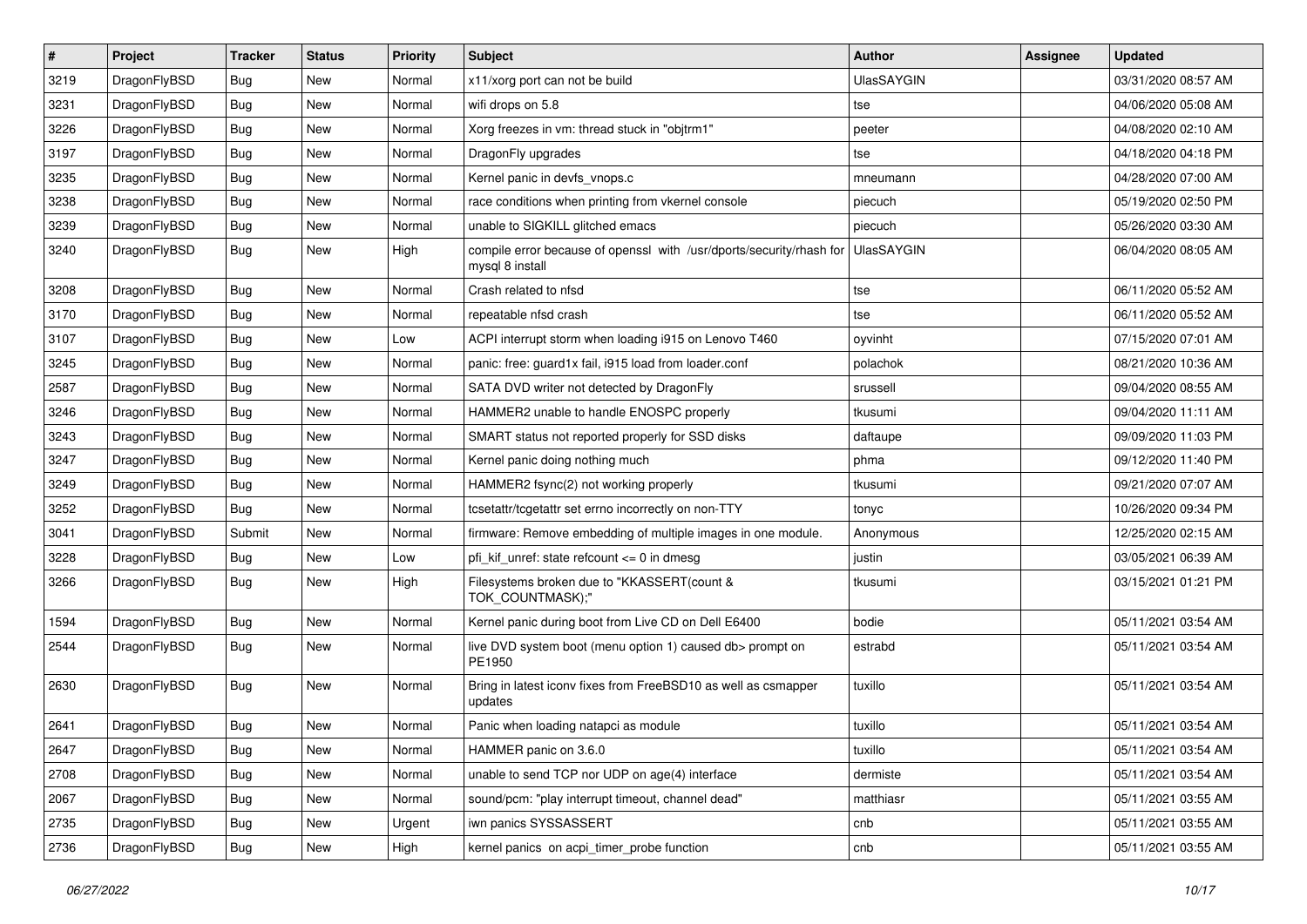| #    | Project      | <b>Tracker</b> | <b>Status</b> | <b>Priority</b> | Subject                                                                                                              | <b>Author</b>   | Assignee | <b>Updated</b>      |
|------|--------------|----------------|---------------|-----------------|----------------------------------------------------------------------------------------------------------------------|-----------------|----------|---------------------|
| 2808 | DragonFlyBSD | <b>Bug</b>     | <b>New</b>    | Normal          | X freeze by switching between X and VT - results in black screen                                                     | lukesky333      |          | 05/11/2021 03:55 AM |
| 1313 | DragonFlyBSD | <b>Bug</b>     | <b>New</b>    | Low             | Signal code in kernel needs major overhaul (signal queues,<br>si code, si addr)                                      | hasso           |          | 05/11/2021 04:00 AM |
| 2675 | DragonFlyBSD | <b>Bug</b>     | <b>New</b>    | Low             | Ultimate N WiFi Link 5300 get iwn_intr: fatal firmware error on 5GHz                                                 | revuwa          |          | 05/11/2021 04:07 AM |
| 2852 | DragonFlyBSD | <b>Bug</b>     | <b>New</b>    | Normal          | Hammer File System - hangs on undo during system boot / mount -<br>will not recover on DragonFlyBSD newer than 3.6.0 | abale           |          | 05/11/2021 04:07 AM |
| 1192 | DragonFlyBSD | Submit         | <b>New</b>    | Normal          | KKASSERTs in sys/kern/uipc_{msg,socket}.c are too strict                                                             | rumcic          |          | 05/11/2021 04:07 AM |
| 2921 | DragonFlyBSD | Submit         | <b>New</b>    | Normal          | Allow moused to accept userland mouse events                                                                         | tautolog        |          | 05/11/2021 04:08 AM |
| 3101 | DragonFlyBSD | <b>Bug</b>     | <b>New</b>    | Low             | PFI CGI install not working in dragonflybsd 5.0.1 USB install                                                        | bnegre82        |          | 05/11/2021 04:14 AM |
| 2917 | DragonFlyBSD | <b>Bug</b>     | <b>New</b>    | Normal          | da8: reading primary partition table: error accessing offset<br>000000000000 for 512                                 | liweitianux     |          | 05/11/2021 08:43 PM |
| 2806 | DragonFlyBSD | <b>Bug</b>     | <b>New</b>    | Normal          | failed to configure a link-local address on ath $0$ (errno = 22)                                                     | Chingyuan       |          | 05/25/2021 01:00 AM |
| 3281 | DragonFlyBSD | <b>Bug</b>     | <b>New</b>    | Normal          | Crash after leaving unattended for a while                                                                           | bhaible         |          | 07/10/2021 03:32 AM |
| 3284 | DragonFlyBSD | <b>Bug</b>     | <b>New</b>    | Normal          | Wrong towlower() result for U+038A                                                                                   | bhaible         |          | 07/10/2021 03:34 AM |
| 3283 | DragonFlyBSD | <b>Bug</b>     | <b>New</b>    | Normal          | mknodat() cannot create FIFOs                                                                                        | bhaible         |          | 07/10/2021 03:34 AM |
| 3282 | DragonFlyBSD | <b>Bug</b>     | New           | Normal          | unexpected errno value from fopen()                                                                                  | bhaible         |          | 07/10/2021 03:34 AM |
| 3280 | DragonFlyBSD | <b>Bug</b>     | <b>New</b>    | Normal          | KMS console and i915(4) not working in 6.0                                                                           | cmusser         |          | 07/10/2021 03:35 AM |
| 3276 | DragonFlyBSD | Submit         | <b>New</b>    | Normal          | Add option controlling whether gpt expand expands the last partition<br>(needs testing)                              | falsifian       |          | 07/10/2021 03:35 AM |
| 3278 | DragonFlyBSD | Bug            | <b>New</b>    | Normal          | Second screen image is distorted                                                                                     | arcade@b1t.name |          | 07/10/2021 03:36 AM |
| 3189 | DragonFlyBSD | <b>Bug</b>     | New           | Normal          | Allow DragonFly Mail Agent to accept an alternate config via<br>command line switch                                  | iang            |          | 08/16/2021 12:42 AM |
| 3201 | DragonFlyBSD | Submit         | <b>New</b>    | Normal          | Fixes make search display                                                                                            | htse            |          | 08/20/2021 04:02 PM |
| 3298 | DragonFlyBSD | Bug            | New           | Normal          | Running "w" and having logged in via XDM through VNC, "w" prints<br>an extra error message                           | piecuch         |          | 10/25/2021 09:16 AM |
| 3302 | DragonFlyBSD | <b>Bug</b>     | <b>New</b>    | Normal          | Will not boot on System76 Lemur Pro (lemp10)                                                                         | piecuch         |          | 11/03/2021 10:21 AM |
| 1559 | DragonFlyBSD | <b>Bug</b>     | <b>New</b>    | Normal          | kernel trap                                                                                                          | phma            |          | 11/27/2021 08:43 AM |
| 1947 | DragonFlyBSD | <b>Bug</b>     | New           | Low             | GA-880GM-UD2H (rev. 1.3) AHCI fails to detect disks at the end of<br>the RAID controller                             | eocallaghan     |          | 11/27/2021 08:46 AM |
| 3301 | DragonFlyBSD | <b>Bug</b>     | <b>New</b>    | Normal          | Gkrellm from the packages is not showing logged in users in main<br>window, logged in users always $== 0$            | adrian          |          | 01/08/2022 04:24 AM |
| 3300 | DragonFlyBSD | <b>Bug</b>     | New           | Normal          | Running Xvnc from TigerVNC package through the INETD daemon<br>in TCP WAIT mode fails hard                           | adrian          |          | 01/08/2022 04:25 AM |
| 3311 | DragonFlyBSD | <b>Bug</b>     | New           | Low             | TrueCrypt support may cause kernel crash                                                                             | arcade@b1t.name |          | 04/29/2022 06:19 AM |
| 3029 | DragonFlyBSD | <b>Bug</b>     | New           | Normal          | Running DflyBSD 4.8 on FreeBSD bhyve as a guest                                                                      | iron            |          | 05/13/2022 04:33 AM |
| 1774 | DragonFlyBSD | <b>Bug</b>     | New           | Normal          | New IP header cleanup branch available for testing                                                                   | dillon          |          | 05/15/2022 10:59 AM |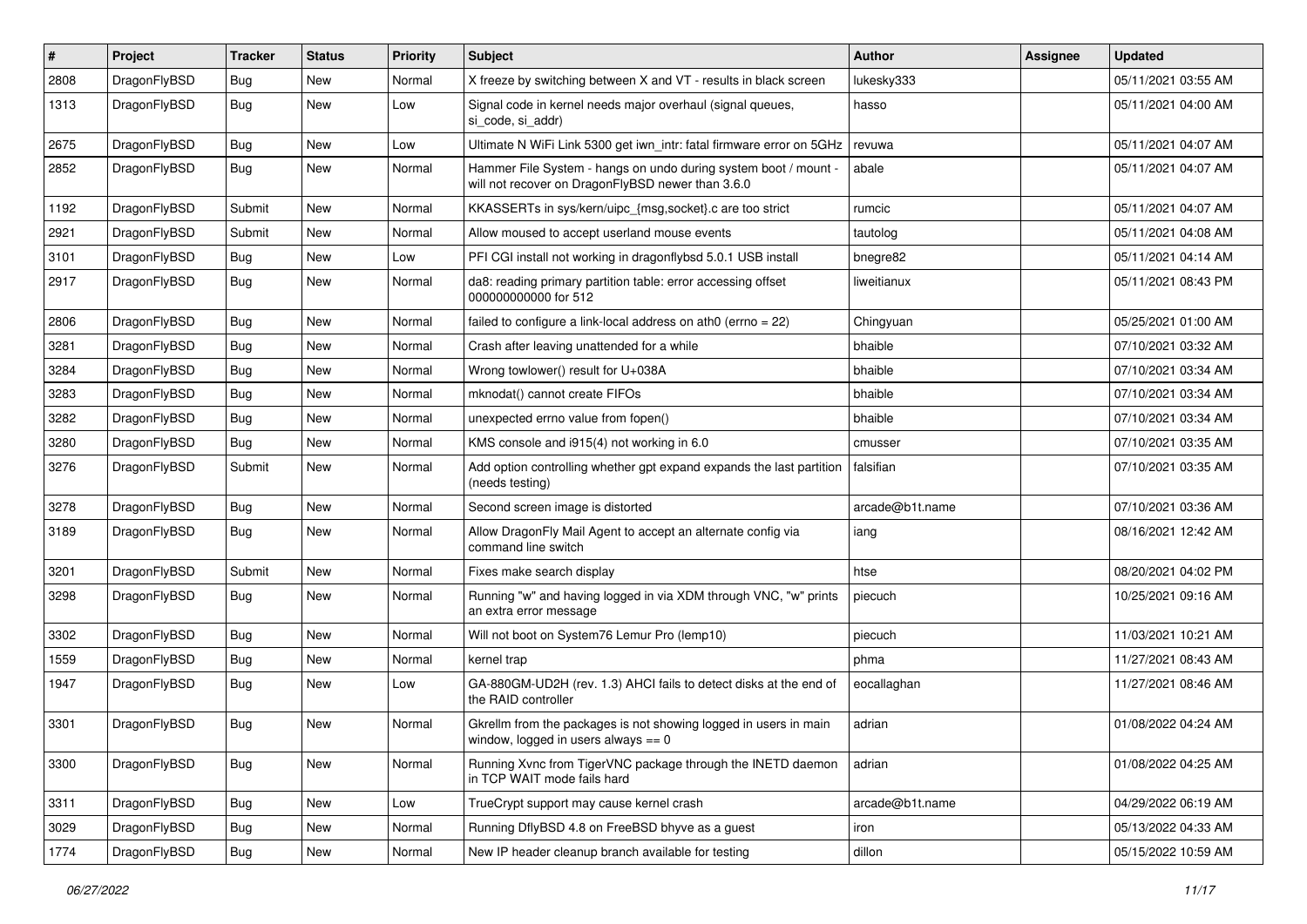| $\vert$ # | <b>Project</b> | <b>Tracker</b> | <b>Status</b> | <b>Priority</b> | <b>Subject</b>                                                                             | Author        | Assignee | <b>Updated</b>      |
|-----------|----------------|----------------|---------------|-----------------|--------------------------------------------------------------------------------------------|---------------|----------|---------------------|
| 1826      | DragonFlyBSD   | <b>Bug</b>     | <b>New</b>    | Normal          | panic during boot: assertion so->so port  in tcp input                                     | ftigeot       |          | 05/15/2022 11:05 AM |
| 1836      | DragonFlyBSD   | Bug            | <b>New</b>    | Normal          | Incorrect TCP checksum show up in tcpdump                                                  | robgar1       |          | 05/15/2022 11:22 AM |
| 1818      | DragonFlyBSD   | <b>Bug</b>     | <b>New</b>    | Normal          | panic: Bad tailq NEXT (kqueue issue ?)                                                     | ftigeot       |          | 05/15/2022 11:40 AM |
| 1877      | DragonFlyBSD   | Bug            | New           | Normal          | Freeze during 1st hammer cleanup after new install                                         | elekktretterr |          | 05/15/2022 11:43 AM |
| 3312      | DragonFlyBSD   | Submit         | <b>New</b>    | Normal          | hammer2: redundant chain modify after chain creation                                       | tkusumi       |          | 05/15/2022 01:35 PM |
| 1899      | DragonFlyBSD   | Bug            | <b>New</b>    | Normal          | Keyboard doesn't work                                                                      | fransm        |          | 05/15/2022 03:32 PM |
| 1942      | DragonFlyBSD   | <b>Bug</b>     | <b>New</b>    | Normal          | locking against myself in getcacheblk()?                                                   | qhwt.dfly     |          | 05/31/2022 02:15 PM |
| 1982      | DragonFlyBSD   | Bug            | New           | Low             | There is no linuxulator on x86-64                                                          | herrgard      |          | 05/31/2022 02:25 PM |
| 1975      | DragonFlyBSD   | <b>Bug</b>     | New           | Normal          | Applications seg fault in select() and poll()                                              | rumcic        |          | 05/31/2022 02:58 PM |
| 2042      | DragonFlyBSD   | <b>Bug</b>     | <b>New</b>    | Normal          | kernel panic, when run boot0cfg                                                            | sepherosa     |          | 05/31/2022 03:01 PM |
| 2122      | DragonFlyBSD   | Submit         | <b>New</b>    | Normal          | [Review] Fixes to the VFS layer                                                            | ftigeot       |          | 05/31/2022 03:25 PM |
| 2495      | DragonFlyBSD   | <b>Bug</b>     | <b>New</b>    | High            | DFBSD v3.3.0.960.g553fe7 - ocnt != 0" failed in<br>prop object release                     | tuxillo       |          | 05/31/2022 04:08 PM |
| 2498      | DragonFlyBSD   | <b>Bug</b>     | New           | Normal          | DFBSD v3.2.2-RELEASE - LIST_FIRST(&bp->b_dep) == NULL"<br>failed in vfs_vmio_release       | tuxillo       |          | 05/31/2022 04:09 PM |
| 3313      | DragonFlyBSD   | Bug            | New           | Normal          | Can't boot from my live USB at all. The kernel loading process<br>hangs.                   | rempas        |          | 06/03/2022 12:16 AM |
| 2509      | DragonFlyBSD   | <b>Bug</b>     | New           | Normal          | Redefinition of DIRBLKSIZ in restore(8)                                                    | swildner      |          | 06/04/2022 04:40 AM |
| 3316      | DragonFlyBSD   | <b>Bug</b>     | New           | Normal          | hammer2_dirent_create() allows creating >1 dirents with the same<br>name                   | tkusumi       |          | 06/05/2022 12:35 PM |
| 2391      | DragonFlyBSD   | Bug            | In Progress   | Normal          | System lock with ahci and acpi enabled on ATI RS690 chipset with<br>SMB600 sata controller | jorisgio      | vadaszi  | 06/03/2015 03:51 PM |
| 3089      | DragonFlyBSD   | <b>Bug</b>     | In Progress   | Normal          | vtnet(4) - disable TCP checksum offload by default                                         | jlane         | vadaszi  | 05/11/2021 04:14 AM |
| 1390      | DragonFlyBSD   | Bug            | In Progress   | Normal          | Use id t type for $\{get, set\}$ priority $()$                                             | Anonymous     | tuxillo  | 07/05/2019 02:18 AM |
| 2358      | DragonFlyBSD   | Bug            | In Progress   | Normal          | DFBSD v3.0.2.32.g928ca - panic: hammer: insufficient undo FIFO<br>space!                   | tuxillo       | tuxillo  | 05/10/2021 02:50 AM |
| 781       | DragonFlyBSD   | <b>Bug</b>     | In Progress   | Normal          | fdisk uses wrong geometry on usb flash drives                                              | corecode      | tuxillo  | 05/11/2021 03:50 AM |
| 1030      | DragonFlyBSD   | Bug            | In Progress   | Normal          | msdosfs umount panic                                                                       | corecode      | tuxillo  | 05/11/2021 03:51 AM |
| 1469      | DragonFlyBSD   | Bug            | In Progress   | Normal          | Hammer history security concern                                                            | corecode      | tuxillo  | 05/11/2021 03:52 AM |
| 1475      | DragonFlyBSD   | <b>Bug</b>     | In Progress   | Normal          | kernel blocks with low memory and syscons setting a high res mode<br>/ scrollback          | corecode      | tuxillo  | 05/11/2021 03:52 AM |
| 1528      | DragonFlyBSD   | <b>Bug</b>     | In Progress   | Normal          | ktrace does not show proper return values for pipe(2)                                      | corecode      | tuxillo  | 05/11/2021 03:52 AM |
| 1547      | DragonFlyBSD   | <b>Bug</b>     | In Progress   | Normal          | disklabel64 automatic sizing                                                               | corecode      | tuxillo  | 05/11/2021 03:52 AM |
| 1583      | DragonFlyBSD   | <b>Bug</b>     | In Progress   | Normal          | panic: assertion: cursor->trans->sync_lock_refs > 0 in<br>hammer_recover_cursor            | corecode      | tuxillo  | 05/11/2021 03:53 AM |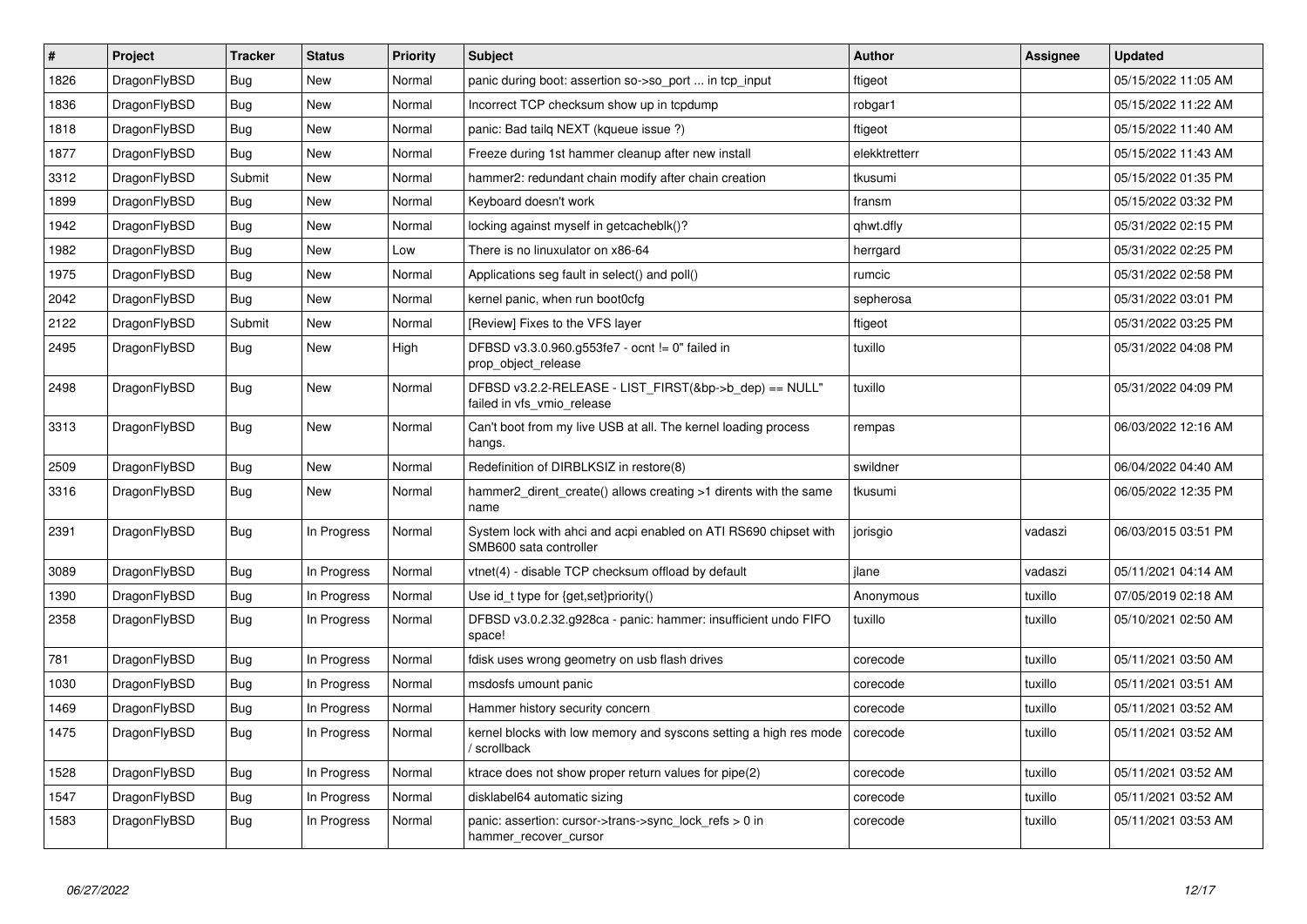| $\pmb{\#}$ | Project      | <b>Tracker</b> | <b>Status</b> | <b>Priority</b> | Subject                                                                                                | <b>Author</b>     | Assignee  | <b>Updated</b>      |
|------------|--------------|----------------|---------------|-----------------|--------------------------------------------------------------------------------------------------------|-------------------|-----------|---------------------|
| 1584       | DragonFlyBSD | Bug            | In Progress   | Normal          | can't use ssh from jail: debug1: read_passphrase: can't open<br>/dev/tty: Device busy                  | corecode          | tuxillo   | 05/11/2021 03:53 AM |
| 998        | DragonFlyBSD | <b>Bug</b>     | In Progress   | Normal          | Unconfiguring a vn while it is mounted                                                                 | rumcic            | tuxillo   | 05/11/2021 04:00 AM |
| 3145       | DragonFlyBSD | Submit         | In Progress   | Normal          | Update libelf to FreeBSD 12 current and build as base library usable<br>by ports                       | davshao           | tuxillo   | 08/20/2021 03:58 PM |
| 3295       | DragonFlyBSD | <b>Bug</b>     | In Progress   | Normal          | Adapt devel/libvirt for nvmm                                                                           | tuxillo           | tuxillo   | 11/03/2021 04:56 PM |
| 1819       | DragonFlyBSD | <b>Bug</b>     | In Progress   | Low             | truss - Major revamping task list                                                                      | tuxillo           | tuxillo   | 11/27/2021 08:45 AM |
| 1700       | DragonFlyBSD | Submit         | In Progress   | Normal          | skip boot2 menu on <enter></enter>                                                                     | Johannes.Hofmann  | tuxillo   | 05/15/2022 08:35 AM |
| 3028       | DragonFlyBSD | <b>Bug</b>     | In Progress   | Normal          | installer: confusion of set/get disk encryption passphrase dialogs                                     | liweitianux       | tuxillo   | 06/03/2022 05:13 PM |
| 3160       | DragonFlyBSD | Submit         | In Progress   | Normal          | State the implementation difference in pkill/pgrep manual                                              | sevan             | tuxillo   | 06/03/2022 05:15 PM |
| 1921       | DragonFlyBSD | Bug            | In Progress   | Normal          | we miss mlockall                                                                                       | alexh             | tuxillo   | 06/18/2022 04:08 AM |
| 3318       | DragonFlyBSD | Bug            | In Progress   | Normal          | Segmenation fault when a process resumed with checkpt exits                                            | zabolekar         | tuxillo   | 06/18/2022 08:24 AM |
| 742        | DragonFlyBSD | <b>Bug</b>     | In Progress   | Normal          | umount problems with multiple mounts                                                                   | corecode          | tuxillo   | 06/25/2022 04:02 AM |
| 1302       | DragonFlyBSD | <b>Bug</b>     | In Progress   | Normal          | Checkpoint regression?                                                                                 | sjg               | sjg       | 07/10/2013 05:22 PM |
| 168        | DragonFlyBSD | Bug            | In Progress   | Normal          | Livelocked limit engaged while trying to setup IPW wireless                                            | mschacht          | sepherosa | 05/11/2021 04:05 AM |
| 2549       | DragonFlyBSD | <b>Bug</b>     | In Progress   | Normal          | netgraph7: Kernel page fault.                                                                          | russiane39        | nant      | 05/10/2013 11:20 PM |
| 3031       | DragonFlyBSD | Submit         | In Progress   | Normal          | Update drm/radeon to Linux 4.7.10 as much as possible                                                  | davshao           | ftigeot   | 08/19/2021 12:33 PM |
| 2819       | DragonFlyBSD | Bug            | In Progress   | Normal          | Random micro system freezes after a week of uptime                                                     | ftigeot           | dillon    | 08/16/2015 08:46 PM |
| 2353       | DragonFlyBSD | Bug            | In Progress   | Normal          | panic: assertion "gd->gd spinlocks $wr == 0$ " failed in<br>bsd4 schedulerclock                        | jaydg             | alexh     | 11/28/2012 01:57 AM |
| 2282       | DragonFlyBSD | <b>Bug</b>     | In Progress   | Normal          | gdb segfaults with certain corefiles                                                                   | tuxillo           |           | 01/18/2012 04:40 PM |
| 1669       | DragonFlyBSD | <b>Bug</b>     | In Progress   | Normal          | Drive wont open using button                                                                           | elekktretterr     |           | 02/29/2012 12:05 PM |
| 2345       | DragonFlyBSD | Bug            | In Progress   | Normal          | DFBSD v3.1.0.457.gd679f - NFS panic on diskless station                                                | tuxillo           |           | 04/07/2012 05:22 PM |
| 2351       | DragonFlyBSD | Bug            | In Progress   | Normal          | DFBSD v3.1.0.579.g44ccf - Stuck during startup, random freezes                                         | tuxillo           |           | 04/24/2012 08:21 AM |
| 2296       | DragonFlyBSD | Bug            | In Progress   | High            | panic: assertion "m->wire_count > 0" failed                                                            | thomas.nikolajsen |           | 08/30/2012 06:09 AM |
| 2499       | DragonFlyBSD | <b>Bug</b>     | In Progress   | Urgent          | DRAGONFLY 3 2 lockd not responding correctly                                                           | Nerzhul           |           | 01/22/2013 12:47 PM |
| 331        | DragonFlyBSD | <b>Bug</b>     | In Progress   | Normal          | ftpsesame (aka Bridging S01E03)                                                                        | bastyaelvtars     |           | 03/09/2013 12:28 PM |
| 725        | DragonFlyBSD | <b>Bug</b>     | In Progress   | Low             | 'make distribution' fails w/'ro' /usr/obj                                                              | c.turner          |           | 03/09/2013 01:01 PM |
| 1502       | DragonFlyBSD | Bug            | In Progress   | Normal          | Lock while deleting files from nohistory HAMMER directories                                            | hasso             |           | 03/10/2013 04:28 AM |
| 2731       | DragonFlyBSD | Bug            | In Progress   | Normal          | Screen full of random colors when starting Xorg with Intel Haswell<br>HD Graphics P4600                | ikatzmaier        |           | 11/12/2014 04:08 PM |
| 1307       | DragonFlyBSD | <b>Bug</b>     | In Progress   | Normal          | hammer tid -2 shows unexpected result                                                                  | corecode          |           | 10/18/2016 05:29 PM |
| 3021       | DragonFlyBSD | Bug            | In Progress   | Normal          | sys/dev/drm/i915/i915_gem_stolen.c:115]: (error) Signed integer<br>overflow for expression '65535<<20' | dcb               |           | 04/11/2017 12:46 PM |
| 3011       | DragonFlyBSD | Bug            | In Progress   | Normal          | dragonfly/sys/dev/netif/re/re.c: suspicious code?                                                      | dcb               |           | 07/29/2017 01:26 AM |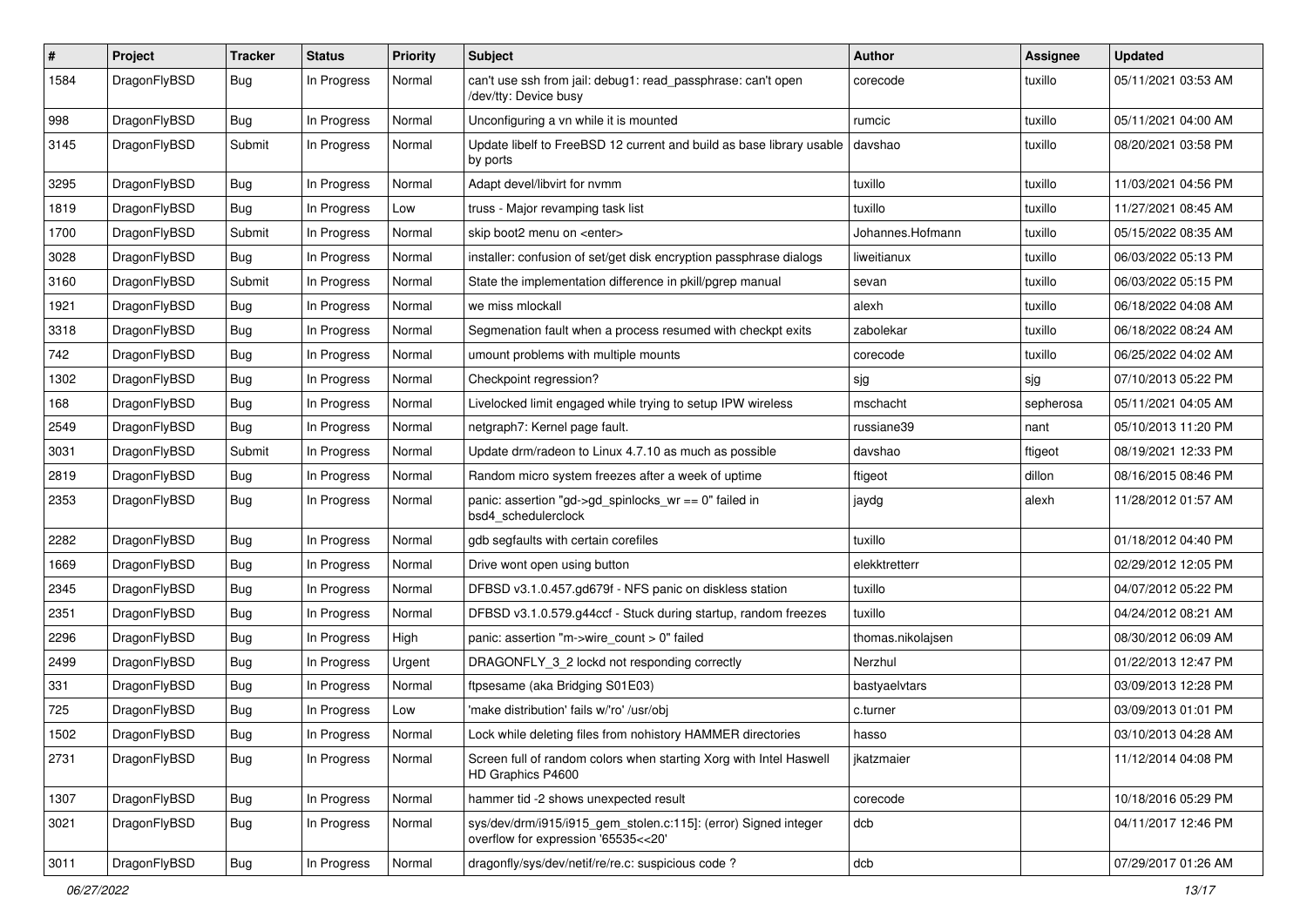| $\sharp$ | Project      | <b>Tracker</b> | <b>Status</b> | Priority | Subject                                                                                                   | <b>Author</b>      | Assignee | <b>Updated</b>      |
|----------|--------------|----------------|---------------|----------|-----------------------------------------------------------------------------------------------------------|--------------------|----------|---------------------|
| 3111     | DragonFlyBSD | Bug            | In Progress   | High     | Mouse lags every second heavily under X11                                                                 | mneumann           |          | 12/12/2017 09:46 PM |
| 884      | DragonFlyBSD | Bug            | In Progress   | High     | Performance/memory problems under filesystem IO load                                                      | hasso              |          | 05/11/2021 03:50 AM |
| 1368     | DragonFlyBSD | <b>Bug</b>     | In Progress   | Normal   | suspend signal race?                                                                                      | qhwt+dfly          |          | 05/11/2021 03:51 AM |
| 604      | DragonFlyBSD | <b>Bug</b>     | In Progress   | Normal   | 1.8.1-RELEASE - clock runs fast on mainboard ASUS P5A-B                                                   | yeti               |          | 05/11/2021 03:55 AM |
| 1148     | DragonFlyBSD | Bug            | In Progress   | Low      | BCM4311 wireless network adapter detected but not functional                                              | archimedes.gaviola |          | 05/11/2021 04:00 AM |
| 1181     | DragonFlyBSD | <b>Bug</b>     | In Progress   | Normal   | ACX111 panic                                                                                              | elekktretterr      |          | 05/11/2021 04:00 AM |
| 1218     | DragonFlyBSD | <b>Bug</b>     | In Progress   | Normal   | panic: assertion: $error == 0$ in hammer start transaction                                                | rumcic             |          | 05/11/2021 04:00 AM |
| 1336     | DragonFlyBSD | <b>Bug</b>     | In Progress   | Normal   | Still looking for reports of missed directory entries w/ HAMMER                                           | dillon             |          | 05/11/2021 04:00 AM |
| 1744     | DragonFlyBSD | <b>Bug</b>     | In Progress   | Normal   | HAMMER fsstress panic in hammer_setup_child_callback                                                      | vsrinivas          |          | 05/11/2021 04:05 AM |
| 1749     | DragonFlyBSD | Bug            | In Progress   | Normal   | HAMMER fsstress panic in hammer_flush_inode_core<br>'ip->flush_state != HAMMER_FST_FLUSH'                 | vsrinivas          |          | 05/11/2021 04:06 AM |
| 2013     | DragonFlyBSD | Bug            | In Progress   | Normal   | oversized DMA request loop                                                                                | josepht            |          | 05/11/2021 04:06 AM |
| 2631     | DragonFlyBSD | Bug            | In Progress   | Low      | Verify library versioning current with full package build and switch it<br>on (after publishing packages) | tuxillo            |          | 05/11/2021 04:06 AM |
| 2414     | DragonFlyBSD | Bug            | In Progress   | Normal   | Lenovo S10 acpi freeze (not new)                                                                          | davshao            |          | 05/11/2021 04:13 AM |
| 3113     | DragonFlyBSD | <b>Bug</b>     | In Progress   | Urgent   | Booting vKernel fails due being out of swap space                                                         | tcullen            |          | 05/11/2021 04:14 AM |
| 3269     | DragonFlyBSD | Bug            | In Progress   | Normal   | Is double-buffer'd buf still required by HAMMER2?                                                         | tkusumi            |          | 05/12/2021 04:09 PM |
| 1398     | DragonFlyBSD | Submit         | In Progress   | Normal   | hdestroy(3) restricts hash key to point to malloc'ed space                                                | Anonymous          |          | 08/20/2021 04:06 PM |
| 3299     | DragonFlyBSD | <b>Bug</b>     | In Progress   | Normal   | DragonFlyBSD reports utterly wrong uptime (most of the time, right<br>after booting in)                   | adrian             |          | 11/11/2021 01:43 PM |
| 2797     | DragonFlyBSD | Bug            | In Progress   | Low      | vkernels with & without machdep.pmap_mmu_optimize                                                         | yellowrabbit2010   |          | 11/27/2021 08:06 AM |
| 1661     | DragonFlyBSD | <b>Bug</b>     | In Progress   | Normal   | panic on password entry mount smb filesystem                                                              | vsrinivas          |          | 11/27/2021 08:29 AM |
| 3310     | DragonFlyBSD | <b>Bug</b>     | In Progress   | Normal   | NVMM+QEMU fail to boot with UEFI: Mem Assist Failed<br>[gpa=0xfffffff0]                                   | liweitianux        |          | 01/11/2022 03:22 PM |
| 2360     | DragonFlyBSD | <b>Bug</b>     | In Progress   | Normal   | Wishlist: virtio driver import                                                                            | vsrinivas          |          | 06/04/2022 04:16 AM |
| 3317     | DragonFlyBSD | <b>Bug</b>     | In Progress   | Normal   | Network vtnet0 not working on Hetzner cloud                                                               | mneumann           |          | 06/18/2022 03:55 AM |
| 293      | DragonFlyBSD | <b>Bug</b>     | Feedback      | Low      | Various updates to the handbook                                                                           | victor             | victor   | 03/10/2013 04:46 AM |
| 1579     | DragonFlyBSD | <b>Bug</b>     | Feedback      | Normal   | dfly 2.4.1 does not like HP DL360G4p and Smart Array 6400 with<br>MSA20                                   | tomaz.borstnar     | tuxillo  | 06/02/2014 02:44 PM |
| 3205     | DragonFlyBSD | <b>Bug</b>     | Feedback      | High     | Go compiler net test failing                                                                              | t_dfbsd            | tuxillo  | 05/10/2021 02:45 AM |
| 2438     | DragonFlyBSD | Submit         | Feedback      | Normal   | <b>TRIM</b> fixes                                                                                         | Anonymous          | tuxillo  | 05/11/2021 03:45 AM |
| 847      | DragonFlyBSD | <b>Bug</b>     | Feedback      | Normal   | processes getting stuck on mount point                                                                    | corecode           | tuxillo  | 05/11/2021 03:50 AM |
| 901      | DragonFlyBSD | <b>Bug</b>     | Feedback      | Normal   | route show needs to get data from all cpus                                                                | corecode           | tuxillo  | 05/11/2021 03:50 AM |
| 911      | DragonFlyBSD | <b>Bug</b>     | Feedback      | Normal   | kldload/kernel linker can exceed malloc reserve and panic system                                          | corecode           | tuxillo  | 05/11/2021 03:51 AM |
| 1287     | DragonFlyBSD | <b>Bug</b>     | Feedback      | Normal   | altq configuration doesn't work                                                                           | corecode           | tuxillo  | 05/11/2021 03:51 AM |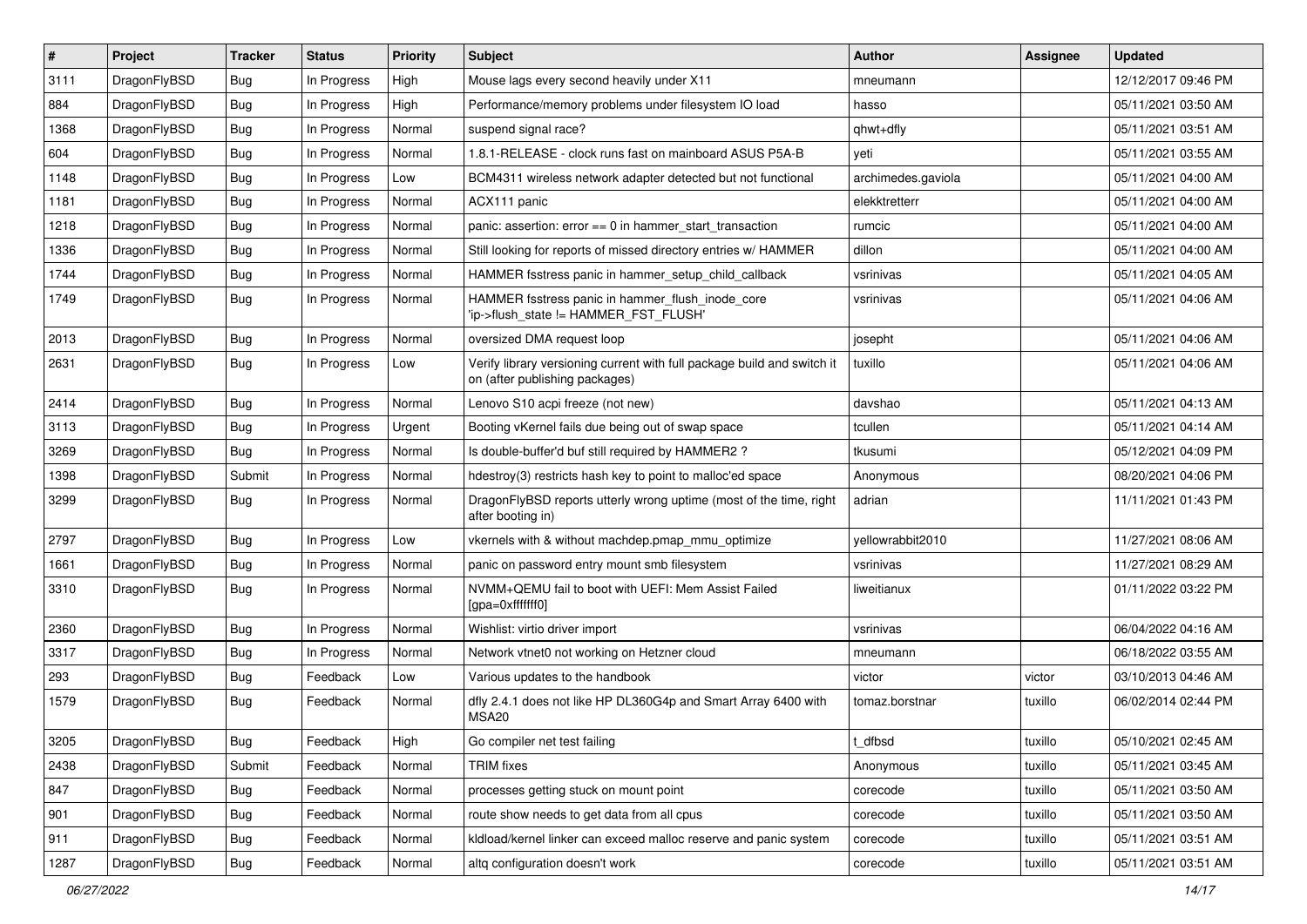| $\sharp$ | Project      | <b>Tracker</b> | <b>Status</b> | <b>Priority</b> | <b>Subject</b>                                                                  | Author            | Assignee | <b>Updated</b>      |
|----------|--------------|----------------|---------------|-----------------|---------------------------------------------------------------------------------|-------------------|----------|---------------------|
| 1587     | DragonFlyBSD | <b>Bug</b>     | Feedback      | Normal          | can't gdb across fork                                                           | corecode          | tuxillo  | 05/11/2021 03:54 AM |
| 1428     | DragonFlyBSD | <b>Bug</b>     | Feedback      | Low             | POSIX.1e implementation is too old                                              | hasso             | tuxillo  | 05/11/2021 04:00 AM |
| 2717     | DragonFlyBSD | Submit         | Feedback      | Normal          | Out of range numeric handling                                                   | dclink            | tuxillo  | 05/11/2021 04:08 AM |
| 2721     | DragonFlyBSD | Submit         | Feedback      | Low             | Some few zalloc calls to objcache ones replacements                             | dclink            | tuxillo  | 05/11/2021 04:08 AM |
| 1397     | DragonFlyBSD | <b>Bug</b>     | Feedback      | Normal          | jobs -I output inconsistency when called from script                            | Anonymous         | tuxillo  | 05/15/2022 05:07 AM |
| 385      | DragonFlyBSD | <b>Bug</b>     | Feedback      | Low             | Mail archive address removal                                                    | justin            | justin   | 03/09/2013 11:24 AM |
| 1593     | DragonFlyBSD | <b>Bug</b>     | Feedback      | Normal          | panic: assertion: ccb == ap->ap_err_ccb in ahci_put_err_ccb                     | ftigeot           | ftigeot  | 05/15/2022 05:09 AM |
| 2037     | DragonFlyBSD | <b>Bug</b>     | Feedback      | Normal          | Panic Bad link elm while building packages                                      | ftigeot           | dillon   | 04/21/2011 07:20 AM |
| 1411     | DragonFlyBSD | <b>Bug</b>     | Feedback      | Normal          | Burning doesn't work with ahci(4)                                               | hasso             | dillon   | 05/11/2021 04:00 AM |
| 1831     | DragonFlyBSD | <b>Bug</b>     | Feedback      | High            | HAMMER "malloc limit exceeded" panic                                            | eocallaghan       | dillon   | 06/04/2022 04:38 AM |
| 1127     | DragonFlyBSD | <b>Bug</b>     | Feedback      | Low             | cdrom drive not detected                                                        | tgr               | corecode | 01/15/2015 08:55 AM |
| 2100     | DragonFlyBSD | <b>Bug</b>     | Feedback      | Normal          | devfs related panic                                                             | sepherosa         | alexh    | 07/10/2011 02:29 PM |
| 2081     | DragonFlyBSD | <b>Bug</b>     | Feedback      | Normal          | Panic on device "detach" / "failure"                                            | vsrinivas         |          | 02/29/2012 07:11 AM |
| 1860     | DragonFlyBSD | <b>Bug</b>     | Feedback      | Normal          | Panic while creating UFS fs on vn(4) for initrd                                 | matthias          |          | 02/29/2012 07:16 AM |
| 2090     | DragonFlyBSD | <b>Bug</b>     | Feedback      | Normal          | snd_hda does not support headphone automute                                     | justin            |          | 03/29/2012 08:03 PM |
| 2347     | DragonFlyBSD | <b>Bug</b>     | Feedback      | High            | Hammer PFSes destroy does not give back full space allocated to<br><b>PFS</b>   | sgeorge           |          | 07/19/2012 01:11 AM |
| 2396     | DragonFlyBSD | <b>Bug</b>     | Feedback      | High            | Latest 3.1 development version core dumps while destroying master<br><b>PFS</b> | sgeorge           |          | 01/23/2013 04:10 PM |
| 2288     | DragonFlyBSD | <b>Bug</b>     | Feedback      | Normal          | Random IO performance loss introduced since January 1st                         | lentferj          |          | 01/23/2013 04:21 PM |
| 1144     | DragonFlyBSD | Bug            | Feedback      | Normal          | Incorrect clock under KVM                                                       | msylvan           |          | 03/09/2013 01:17 PM |
| 1563     | DragonFlyBSD | <b>Bug</b>     | Feedback      | Normal          | reset(1) doesn't reset terminal to the defaults                                 | hasso             |          | 03/10/2013 04:17 AM |
| 1489     | DragonFlyBSD | <b>Bug</b>     | Feedback      | Normal          | panic: ufs_dirbad: bad dir                                                      | rumcic            |          | 03/10/2013 04:34 AM |
| 1249     | DragonFlyBSD | <b>Bug</b>     | Feedback      | Normal          | panic: ffs_vfree: freeing free inode                                            | rumcic            |          | 03/10/2013 05:13 AM |
| 1250     | DragonFlyBSD | <b>Bug</b>     | Feedback      | Normal          | Panic upon plugging an USB flash drive into the machine                         | rumcic            |          | 03/10/2013 05:17 AM |
| 1668     | DragonFlyBSD | <b>Bug</b>     | Feedback      | Normal          | Power button not working                                                        | elekktretterr     |          | 03/10/2013 06:22 AM |
| 1824     | DragonFlyBSD | <b>Bug</b>     | Feedback      | Normal          | kernel panic, x86, 2.7.3.859.ge5104                                             | akirchhoff135014  |          | 03/10/2013 07:49 AM |
| 2556     | DragonFlyBSD | <b>Bug</b>     | Feedback      | Normal          | DragonFly v3.5.0.81.gd3479 - Process signal weirdness                           | tuxillo           |          | 12/17/2013 03:48 PM |
| 285      | DragonFlyBSD | <b>Bug</b>     | Feedback      | Low             | interrupt latency with re without ip address configured                         | thomas.nikolajsen |          | 02/20/2014 10:30 AM |
| 570      | DragonFlyBSD | <b>Bug</b>     | Feedback      | Normal          | 1.8.x: ACPI problems                                                            | qhwt+dfly         |          | 06/02/2014 03:45 AM |
| 1330     | DragonFlyBSD | <b>Bug</b>     | Feedback      | Normal          | Hammer, usb disk, SYNCHRONIZE CACHE failure                                     | josepht           |          | 06/02/2014 04:56 AM |
| 1592     | DragonFlyBSD | <b>Bug</b>     | Feedback      | Normal          | AcpiOSUnmapMemory: Warning, deallocation did not track<br>allocation.           | eocallaghan       |          | 06/02/2014 07:45 AM |
| 2617     | DragonFlyBSD | <b>Bug</b>     | Feedback      | Normal          | Possible issue with wireless mouse on 3.6 release                               | FilippoMo         |          | 01/14/2015 03:42 PM |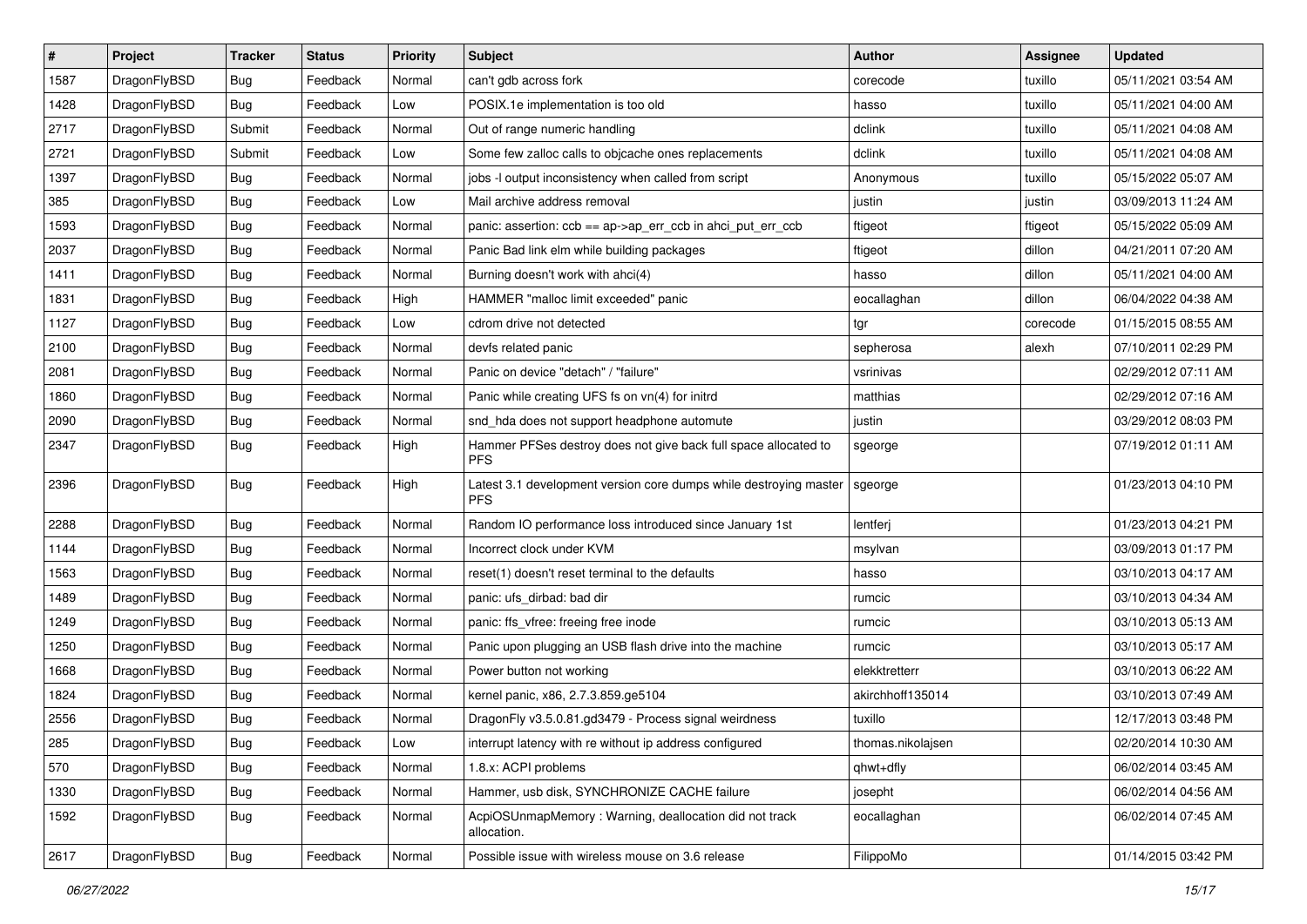| #    | Project      | <b>Tracker</b> | <b>Status</b> | <b>Priority</b> | Subject                                                                                                                                                   | <b>Author</b>  | Assignee | <b>Updated</b>      |
|------|--------------|----------------|---------------|-----------------|-----------------------------------------------------------------------------------------------------------------------------------------------------------|----------------|----------|---------------------|
| 1456 | DragonFlyBSD | <b>Bug</b>     | Feedback      | Normal          | Microsoft wireless desktop problems                                                                                                                       | elekktretterr  |          | 01/15/2015 08:34 AM |
| 846  | DragonFlyBSD | <b>Bug</b>     | Feedback      | Normal          | USB bugs:usb mouse can't used!                                                                                                                            | frankning      |          | 01/15/2015 08:36 AM |
| 979  | DragonFlyBSD | <b>Bug</b>     | Feedback      | Normal          | Failure-prone USB mass storage (SB600? msdosfs? CAM?)                                                                                                     | floid          |          | 01/15/2015 08:38 AM |
| 1560 | DragonFlyBSD | <b>Bug</b>     | Feedback      | Normal          | Unable to modify partition table on ThinkPad T61p during install                                                                                          | rehsack        |          | 01/15/2015 08:57 AM |
| 1672 | DragonFlyBSD | <b>Bug</b>     | Feedback      | Normal          | panic (trap 12) around btree_search() in 2.4.1-RELEASE                                                                                                    | floid          |          | 01/19/2015 03:36 AM |
| 2957 | DragonFlyBSD | <b>Bug</b>     | Feedback      | Normal          | swapoff -a followed by swapon -a doesn't give your swap back                                                                                              | neilb          |          | 10/09/2016 04:17 AM |
| 2958 | DragonFlyBSD | <b>Bug</b>     | Feedback      | Normal          | Hammer FS dies during pruning after massive write load                                                                                                    | neilb          |          | 10/11/2016 04:20 AM |
| 1521 | DragonFlyBSD | <b>Bug</b>     | Feedback      | Normal          | amd64 2.4 livecd won't mount root at boot                                                                                                                 | bolapara       |          | 01/28/2018 03:45 AM |
| 1580 | DragonFlyBSD | <b>Bug</b>     | Feedback      | Normal          | Panic (Fatal trap 12: page fault while in kernel mode) while playing<br>with pf and netif names                                                           | rumcic         |          | 12/21/2018 01:21 AM |
| 3152 | DragonFlyBSD | Bug            | Feedback      | Normal          | Console's size in ttyv0 and single user mode is sticking to 80x25,<br>while ttyv1 can make use of the whole screen                                        | overtime       |          | 02/24/2019 01:08 AM |
| 1101 | DragonFlyBSD | Bug            | Feedback      | Normal          | ohci related panic                                                                                                                                        | polachok       |          | 05/11/2021 04:00 AM |
| 1282 | DragonFlyBSD | Bug            | Feedback      | Normal          | panic (trap 12) when booting SMP kernel on Atom 330 (dual core)                                                                                           | tomaz.borstnar |          | 05/11/2021 04:00 AM |
| 1332 | DragonFlyBSD | Bug            | Feedback      | Normal          | DFBSD 2.2 - Booting usbcdrom/usbsticks on thinkpad hangs on<br>"BTX Halted"                                                                               | tuxillo        |          | 05/11/2021 04:00 AM |
| 1387 | DragonFlyBSD | Bug            | Feedback      | Normal          | zero-size malloc and ps: kvm_getprocs: Bad address                                                                                                        | qhwt+dfly      |          | 05/11/2021 04:00 AM |
| 1429 | DragonFlyBSD | Bug            | Feedback      | Normal          | vkernel bug - "mfree: m->m_nextpkt != NULL"                                                                                                               | dillon         |          | 05/11/2021 04:00 AM |
| 1448 | DragonFlyBSD | Bug            | Feedback      | Normal          | panic: assertion: _tp->tt_msg->tt_cpuid == mycpuid in<br>tcp_callout_active tcp_output tcp_usr_send netmsg_pru_send<br>netmsg_service tcpmsg_service_loop | dillon         |          | 05/11/2021 04:00 AM |
| 1454 | DragonFlyBSD | Bug            | Feedback      | Normal          | Unable to boot from external USB DVD drive                                                                                                                | elekktretterr  |          | 05/11/2021 04:01 AM |
| 1481 | DragonFlyBSD | Bug            | Feedback      | Normal          | panic: assertion: kva_p(buf) in soopt_from_kbuf (after ipfw pipe<br>show, 2.2.1-R)                                                                        | combiner       |          | 05/11/2021 04:01 AM |
| 1486 | DragonFlyBSD | Bug            | Feedback      | Normal          | Interrupt storm related to SATA DVD device                                                                                                                | hasso          |          | 05/11/2021 04:01 AM |
| 1577 | DragonFlyBSD | Bug            | Feedback      | Normal          | panic: assertion: leaf->base.obj_id == ip->obj_id in<br>hammer_ip_delete_range                                                                            | ghwt+dfly      |          | 05/11/2021 04:01 AM |
| 1591 | DragonFlyBSD | Bug            | Feedback      | Normal          | Lenovo X301 hangs with AHCI Driver CMD TIMEOUT<br>STS=d0 <bsy></bsy>                                                                                      | eocallaghan    |          | 05/11/2021 04:05 AM |
| 1613 | DragonFlyBSD | Bug            | Feedback      | Normal          | USB Keyboard not working on master                                                                                                                        | elekktretterr  |          | 05/11/2021 04:05 AM |
| 1618 | DragonFlyBSD | <b>Bug</b>     | Feedback      | Normal          | collision for 'struct pmap' when using RPC and <sys user.h=""></sys>                                                                                      | carenas        |          | 05/11/2021 04:05 AM |
| 1717 | DragonFlyBSD | Bug            | Feedback      | Normal          | HAMMER panic in hammer cursor down()                                                                                                                      | josepht1       |          | 05/11/2021 04:05 AM |
| 1745 | DragonFlyBSD | <b>Bug</b>     | Feedback      | Normal          | kmalloc panic                                                                                                                                             | josepht        |          | 05/11/2021 04:05 AM |
| 2636 | DragonFlyBSD | Bug            | Feedback      | Low             | Add -x flag to iostat (a la solaris)                                                                                                                      | tuxillo        |          | 05/11/2021 04:07 AM |
| 2638 | DragonFlyBSD | <b>Bug</b>     | Feedback      | High            | Fix machdep.pmap mmu optimize                                                                                                                             | tuxillo        |          | 05/11/2021 04:07 AM |
| 2644 | DragonFlyBSD | Bug            | Feedback      | Normal          | 3.6.0-REL trap 9 on boot                                                                                                                                  | memmerto       |          | 11/27/2021 08:08 AM |